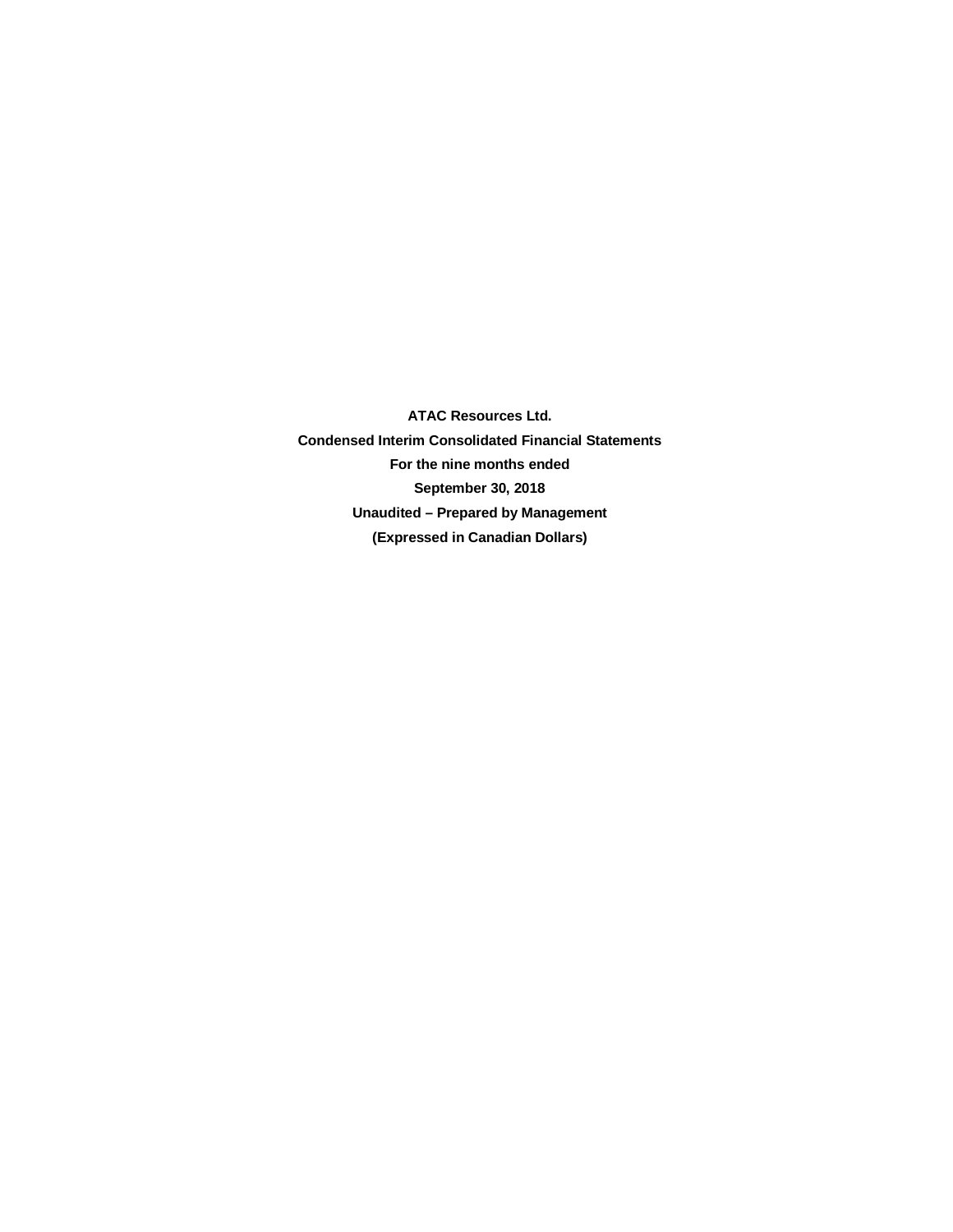ATAC Resources Ltd. #1016 – 510 West Hastings Street Vancouver, British Columbia V6B 1L8

November 13, 2018

To the Shareholders of ATAC Resources Ltd.

The attached condensed interim consolidated financial statements have been prepared by the management of ATAC Resources Ltd. and have not been reviewed by the auditor of the Company.

Yours truly,

Graham Downs Chief Executive Officer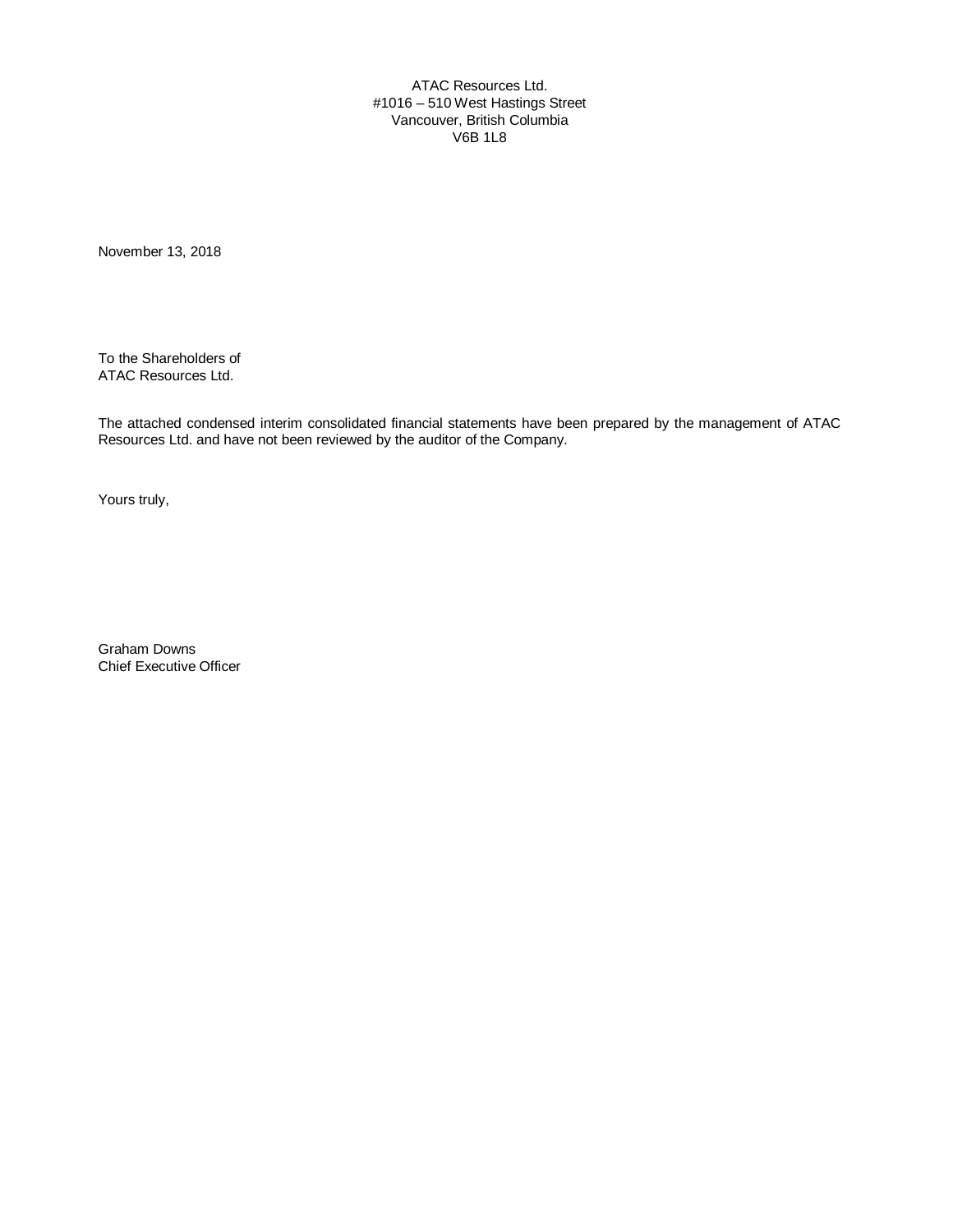#### **Condensed Interim Consolidated Statements of Financial Position**

**Unaudited – Prepared by Management**

|                                            |      | September 30,<br>2018 | December 31,<br>2017 |
|--------------------------------------------|------|-----------------------|----------------------|
|                                            | Note | \$                    | \$                   |
| <b>Assets</b>                              |      |                       |                      |
| <b>Current assets</b>                      |      |                       |                      |
| Cash and cash equivalents                  | 3    | 9,431,120             | 13,990,718           |
| Restricted cash                            | 5    | 79,587                | 1,385,006            |
| Receivables and prepayments                | 4,5  | 2,796,693             | 395,516              |
| Marketable securities                      | 6    | 473,935               | 1,022,818            |
|                                            |      | 12,781,335            | 16,794,058           |
| <b>Non-current assets</b>                  |      |                       |                      |
| Prepaid exploration expenditures           |      | 19,106                | 30,105               |
| Mineral property interests                 | 8    | 111,380,228           | 104,851,142          |
| Reclamation deposit                        | 9    | 123,285               | 121,846              |
|                                            |      | 111,522,619           | 105,003,093          |
| <b>Total assets</b>                        |      | 124,303,954           | 121,797,151          |
|                                            |      |                       |                      |
| Liabilities and shareholders' equity       |      |                       |                      |
| <b>Current liabilities</b>                 |      |                       |                      |
| Accounts payable and accrued liabilities   |      | 550,245               | 182,037              |
| Accounts payable to related parties        | 12   | 374,715               | 92,745               |
| Restricted cash payable                    | 5    | 79,587                | 1,385,006            |
|                                            |      | 1,004,547             | 1,659,788            |
| <b>Non-current liabilities</b>             |      |                       |                      |
| Deferred income tax liability              | 13   | 16,325,426            | 15,062,259           |
| <b>Total liabilities</b>                   |      | 17,329,973            | 16,722,047           |
|                                            |      |                       |                      |
| <b>Shareholders' equity</b>                |      |                       |                      |
| Share capital                              | 10   | 128,654,319           | 124,500,676          |
| Contributed surplus                        | 10   | 4,093,021             | 5,621,596            |
| Deficit                                    |      | (25, 773, 359)        | (25,047,168)         |
| <b>Total shareholders' equity</b>          |      | 106,973,981           | 105,075,104          |
| Total liabilities and shareholders' equity |      | 124,303,954           | 121,797,151          |
|                                            |      |                       |                      |
| Nature of operations and going concern     | 1    |                       |                      |
| <b>Commitment</b>                          | 16   |                       |                      |
|                                            |      |                       |                      |

**Approved on behalf of the Board of Directors on November 13, 2018:**

*"Bruce J. Kenway"* **Director** *"Glenn R. Yeadon"* **Director**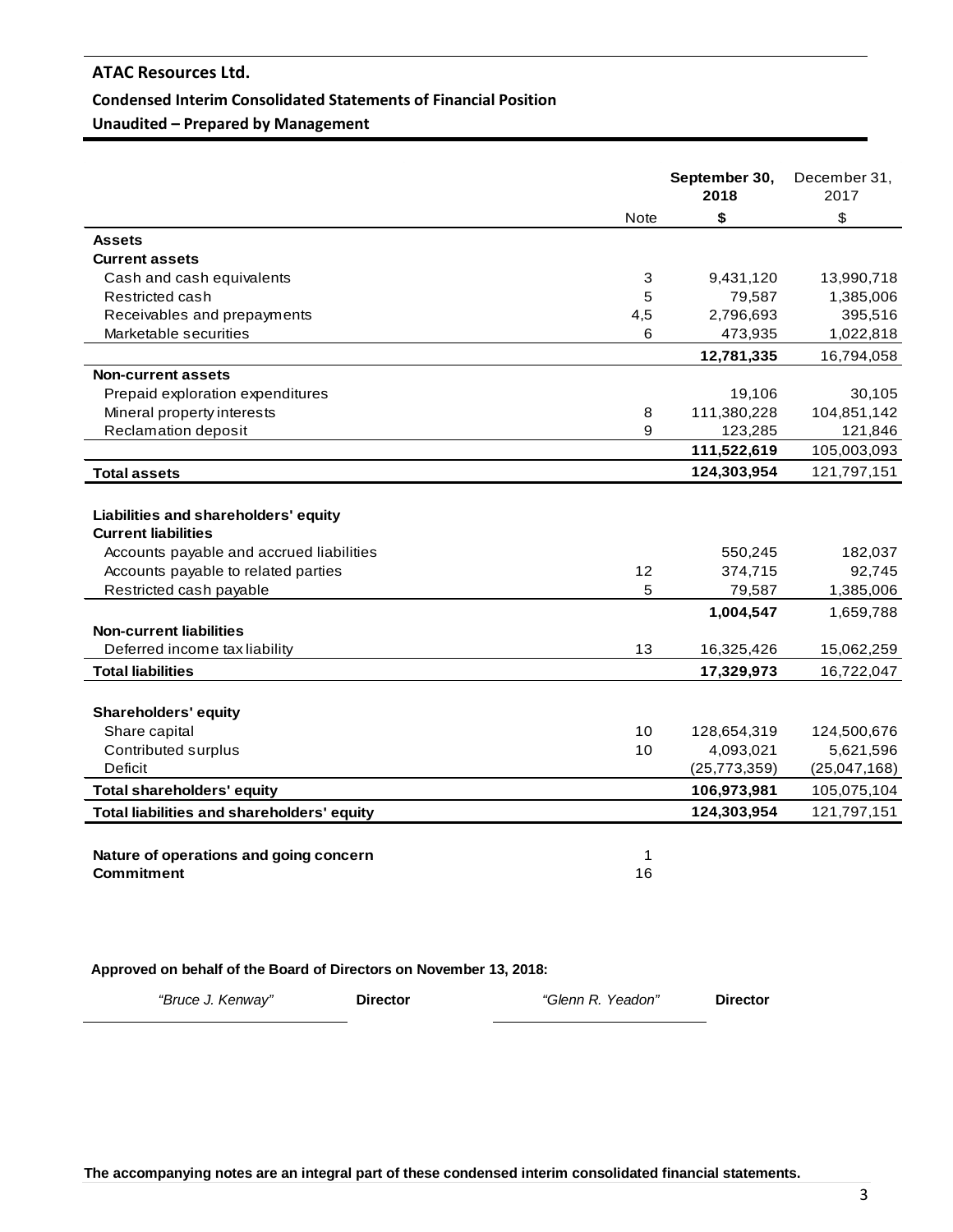## **Condensed Interim Consolidated Statements of Changes in Shareholders' Equity**

## **Unaudited – Prepared by Management**

**For the nine months ended September 30, 2018 and September 30, 2017**

|                                             | <b>Number</b><br>of shares<br># | <b>Share</b><br>capital<br>\$ | <b>Contributed</b><br>surplus<br>\$ | <b>Deficit</b><br>\$   | <b>Total</b><br>shareholders'<br>equity<br>S |
|---------------------------------------------|---------------------------------|-------------------------------|-------------------------------------|------------------------|----------------------------------------------|
| January 1, 2017                             | 122,822,077                     | 116,011,508                   | 4,853,086                           | (20,664,196)           | 100,200,398                                  |
| Share-based payments                        |                                 |                               | 601,416                             |                        | 601,416                                      |
| Exercise of options                         | 125,000                         | 38,750                        |                                     |                        | 38,750                                       |
| Re-allocated on exercise of options         |                                 | 23,620                        | (23,620)                            |                        |                                              |
| Re-allocated on cancellation of options     |                                 |                               | (51, 125)                           | 51,125                 |                                              |
| Private placement shares issued             | 16,684,800                      | 8,342,400                     |                                     |                        | 8,342,400                                    |
| Share issue costs                           |                                 | (30, 778)                     |                                     |                        | (30, 778)                                    |
| Loss and comprehensive loss for the period  |                                 |                               |                                     | (2,522,800)            | (2,522,800)                                  |
| September 30, 2017                          | 139,631,877                     | 124,385,500                   | 5,379,757                           | (23, 135, 871)         | 106,629,386                                  |
|                                             |                                 |                               |                                     |                        |                                              |
| January 1, 2018                             | 139,861,877                     | 124,500,676                   |                                     | 5,621,596 (25,047,168) | 105,075,104                                  |
| Shares issued for mineral property interest | 60,000                          | 30,000                        |                                     |                        | 30,000                                       |
| Share-based payments                        |                                 |                               | 1,116,571                           |                        | 1,116,571                                    |
| Exercise of options                         | 50,000                          | 15,500                        |                                     |                        | 15,500                                       |
| Re-allocated on exercise of options         |                                 | 9,448                         | (9, 448)                            |                        |                                              |
| Re-allocated on cancellation of options     |                                 |                               | (2,697,198)                         | 2,697,198              |                                              |
| Private placement shares issued             | 7,556,700                       | 4,534,020                     |                                     |                        | 4,534,020                                    |
| Flow-through premium liability              |                                 | (151, 134)                    |                                     |                        | (151, 134)                                   |
| Share issue costs                           |                                 | (284, 191)                    | 61,500                              |                        | (222, 691)                                   |
| Loss and comprehensive loss for the period  |                                 |                               |                                     | (3,423,389)            | (3,423,389)                                  |
| September 30, 2018                          | 147,528,577                     | 128,654,319                   | 4,093,021                           | (25, 773, 359)         | 106,973,981                                  |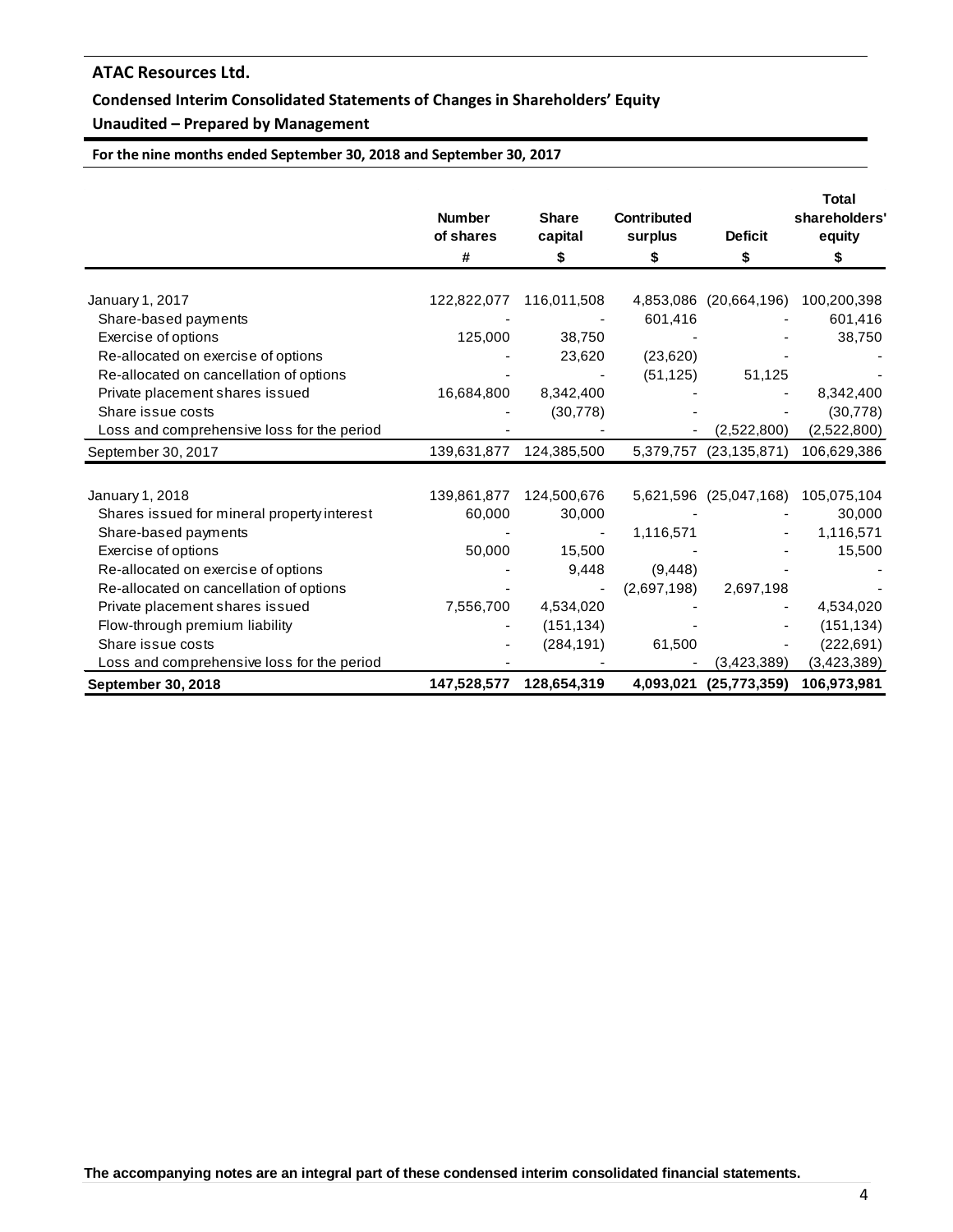## **Condensed Interim Consolidated Statements of Loss and Comprehensive Loss**

## **Unaudited – Prepared by Management**

 **For the three and nine months ended September 30,** 

|                                                           |      | Three months ended           |                       | Nine months ended            |                       |
|-----------------------------------------------------------|------|------------------------------|-----------------------|------------------------------|-----------------------|
|                                                           |      | <b>September</b><br>30, 2018 | September<br>30, 2017 | <b>September</b><br>30, 2018 | September<br>30, 2017 |
|                                                           | Note | \$                           | \$                    | \$                           | \$                    |
|                                                           |      |                              |                       |                              |                       |
| <b>Expenses</b>                                           |      |                              |                       |                              |                       |
| Consulting fees                                           | 12   | 13,500                       | 13,500                | 40,500                       | 37,500                |
| Flow-through taxes                                        | 16   |                              |                       | 2,769                        | 1,072                 |
| General administrative expenses                           |      | 9,055                        | 17,393                | 52,602                       | 73,784                |
| Insurance                                                 |      | 14,578                       | 11,077                | 43,733                       | 33,232                |
| Investor relations and shareholder information            |      | 77,168                       | 61,520                | 213,933                      | 161,675               |
| Management, administration and corporate development fees | 12   | 20,064                       | 40,885                | 63,731                       | 134,196               |
| Office rent                                               | 12   | 10,500                       | 10,500                | 31,500                       | 31,500                |
| Professional fees                                         | 12   | 21,558                       | 24,510                | 84,113                       | 132,854               |
| Property examination costs                                |      |                              |                       |                              | 145                   |
| Salaries and benefits                                     | 12   | 89,500                       | 56,250                | 252,412                      | 172,616               |
| Share-based payments                                      | 10   | 310,522                      | 548,653               | 1,116,571                    | 601,416               |
| Transfer agent and filing fees                            |      | 6,196                        | 5,010                 | 17,432                       | 15,482                |
| Loss from operating expenses                              |      | (572, 641)                   | (789, 298)            | (1,919,296)                  | (1,395,472)           |
| Project management fees                                   | 5    |                              | 68,694                | 100,000                      | 100,000               |
| Interest income                                           |      | 49,261                       | 47,076                | 139,187                      | 128,520               |
| (Loss) gain on marketable securities                      | 6    | (331, 336)                   | (233, 170)            | (548, 883)                   | 445,994               |
| Loss for the period before income taxes                   |      | (854, 716)                   | (906, 698)            | (2,228,992)                  | (720, 958)            |
| Deferred income tax expense                               | 13   | (635, 269)                   | (1,221,454)           | (1, 194, 397)                | (1,801,842)           |
| Loss and comprehensive loss for the period                |      | (1,489,985)                  | (2, 128, 152)         | (3, 423, 389)                | (2,522,800)           |
|                                                           |      |                              |                       |                              |                       |
| Loss per share                                            |      |                              |                       |                              |                       |
| Weighted average number of common shares outstanding      |      |                              |                       |                              |                       |
| - basic#                                                  | 11   | 147,488,142                  | 139,590,210           | 143,456,960                  | 130,276,433           |
| - diluted #                                               | 11   | 147,488,142                  | 139,590,210           | 143,456,960                  | 130,276,433           |
|                                                           |      |                              |                       |                              |                       |
| Basic loss per share \$                                   | 11   | (0.01)                       | (0.02)                | (0.02)                       | (0.02)                |
| Diluted loss per share \$                                 | 11   | (0.01)                       | (0.02)                | (0.02)                       | (0.02)                |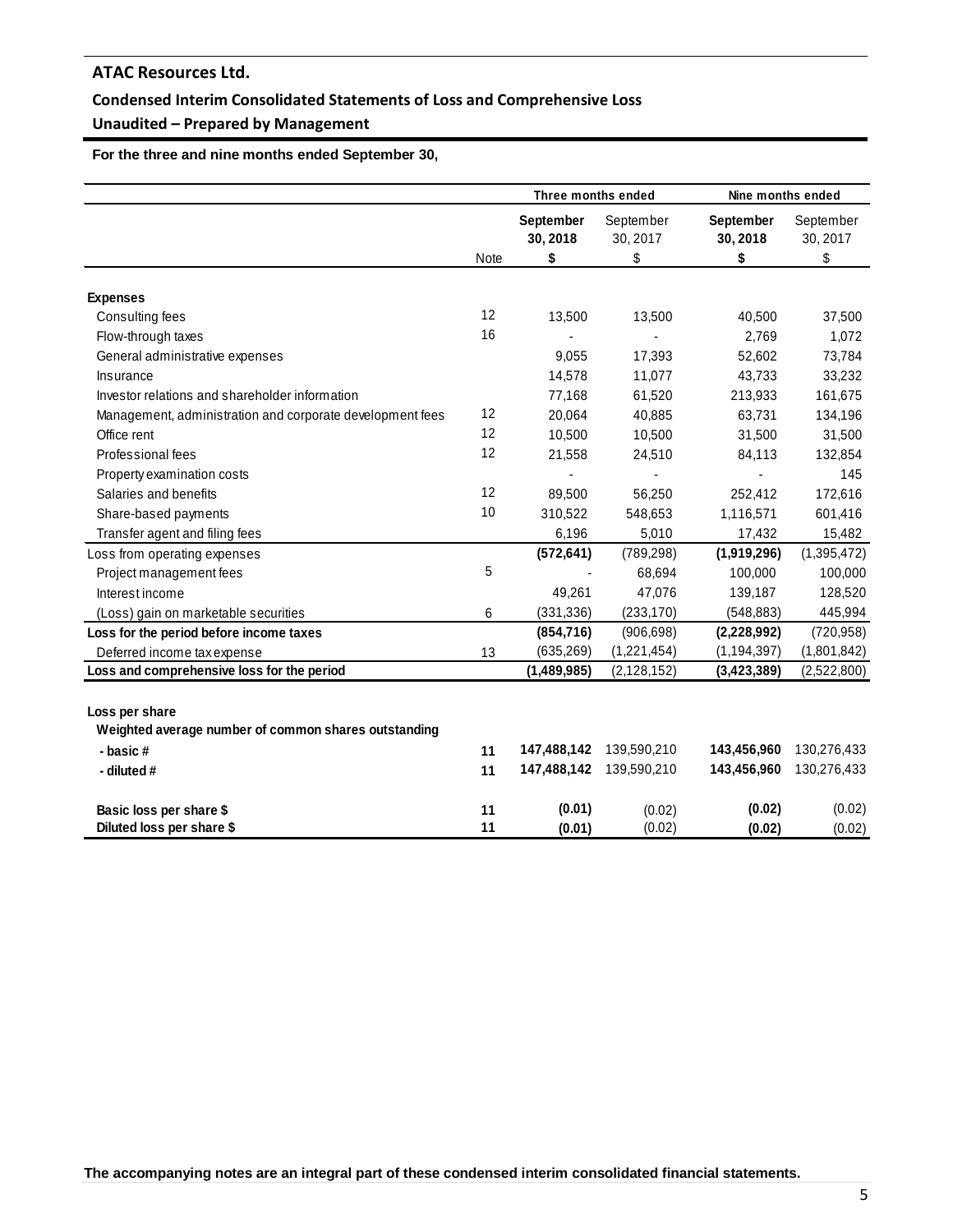#### **Condensed Interim Consolidated Statements of Cash Flows**

## **Unaudited – Prepared by Management**

| For the nine months ended September 30,          |             | 2018          | 2017        |
|--------------------------------------------------|-------------|---------------|-------------|
|                                                  | <b>Note</b> | \$            | \$          |
| <b>Operating activities</b>                      |             |               |             |
| Loss and comprehensive loss for the period       |             | (3,423,389)   | (2,522,800) |
| Adjustments for:                                 |             |               |             |
|                                                  |             | 1,116,571     | 601,416     |
| Share-based payments                             |             | 548,883       |             |
| Loss (gain) on marketable securities             |             |               | (445, 994)  |
| Interest income                                  |             | (139, 187)    | (128, 520)  |
| Deferred income tax expense                      |             | 1,194,397     | 1,801,842   |
| Net change in non-cash working capital items     | 14          | (2,055,957)   | (2,209,112) |
|                                                  |             | (2,758,682)   | (2,903,168) |
| <b>Financing activities</b>                      |             |               |             |
| Issue of common shares for cash                  |             | 4,549,520     | 8,381,150   |
| Share issue costs                                |             | (305,056)     | (41,592)    |
|                                                  |             | 4,244,464     | 8,339,558   |
|                                                  |             |               |             |
| <b>Investing activities</b>                      |             |               |             |
| Interest income received                         |             | 139,187       | 128,520     |
| Reclamation deposits                             |             | (1, 439)      | (121, 434)  |
| Yukon mining exploration grant received          |             | 31,401        | 6,143       |
| Mineral property acquisition costs               |             | (51,686)      | (99, 835)   |
| Prepaid exploration expenditures                 |             | (39, 114)     | (40, 297)   |
| Deferred exploration and evaluation expenditures |             | (6, 123, 729) | (5,438,918) |
|                                                  |             | (6,045,380)   | (5,565,821) |
| Decrease in cash and cash equivalents            |             | (4,559,598)   | (129, 431)  |
| Cash and cash equivalents, beginning of period   |             | 13,990,718    | 14,628,414  |
| Cash and cash equivalents, end of period         |             | 9,431,120     | 14,498,983  |

**Supplemental cash flow information** 14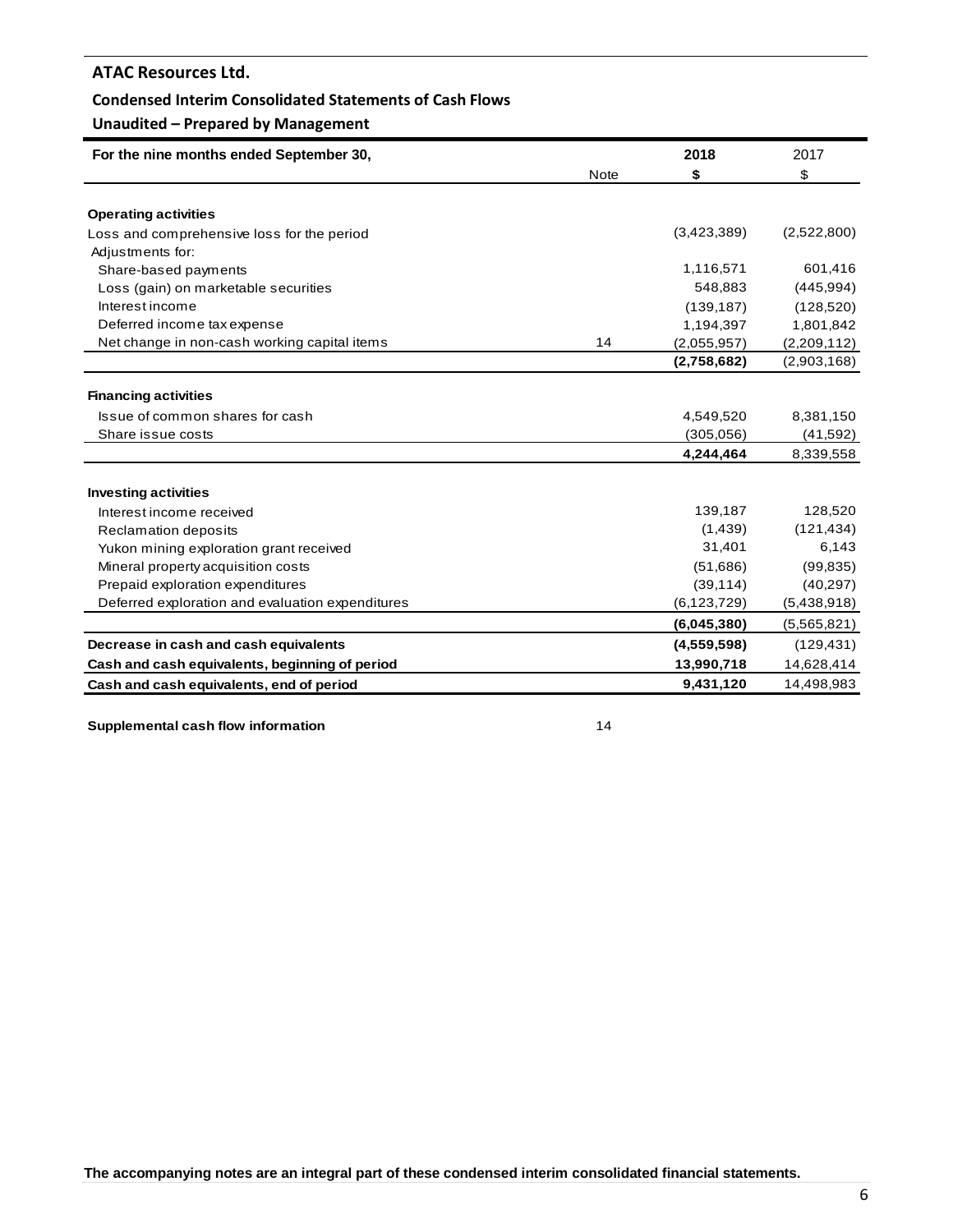**For the nine months ended September 30, 2018 and September 30, 2017**

#### **1. Nature of operations and going concern**

ATAC Resources Ltd. (the "Company") was incorporated under the laws of the Province of British Columbia, Canada. The Company's head office is located at 1016 - 510 West Hastings Street, Vancouver, British Columbia, Canada, V6B 1L8. Its records office is located at 1710 - 1177 West Hastings Street, Vancouver, British Columbia, Canada, V6E 2L3. Its main business activity is the acquisition, exploration and evaluation of mineral property interests located in Canada. These condensed interim consolidated financial statements of the Company as at September 30, 2018 and December 31, 2017 and for the nine months ended September 30, 2018 and September 30, 2017 comprise the Company and its subsidiaries. Its common shares trade on the TSX Venture Exchange ("TSX-V").

The Company is in the process of exploring its mineral property interests and has not yet determined whether they contain mineral reserves that are economically recoverable. The Company's continuing operations and the underlying value and recoverability of the amounts shown for mineral property interests are entirely dependent upon the existence of economically recoverable mineral reserves, the ability of the Company to obtain the necessary financing to complete the exploration and development of the mineral property interests, obtaining the necessary permits to mine, and on future profitable production or proceeds from the disposition of the mineral property interests.

These condensed interim consolidated financial statements are prepared on the basis that the Company will continue as a going concern, which assumes that the Company will be able to continue in operation for the foreseeable future and will be able to realize its assets and discharge its liabilities and commitments in the normal course of operations. As an exploration stage company, the Company does not have revenues and historically has recurring operating losses. As at September 30, 2018, the Company had working capital of \$11,776,788 (December 31, 2017 - \$15,134,270) and shareholders' equity of \$106,973,981 (December 31, 2017 - \$105,075,104). Management has assessed that this working capital is sufficient for the Company to continue as a going concern beyond one year. If the going concern assumption were not appropriate for these condensed interim consolidated financial statements, it could be necessary to restate the Company's assets and liabilities on a liquidation basis.

#### **2. Significant accounting policies**

#### **(a) Basis of presentation**

These condensed interim consolidated financial statements have been prepared in conformity with International Accounting Standard ("IAS") 34, Interim Financial Reporting, using the same accounting policies as detailed in the Company's annual audited financial statements for the year ended December 31, 2017, and do not include all the information required for full annual financial statements in accordance with International Financial Reporting Standards ("IFRS"), as issued by the International Accounting Standards Board ("IASB") and interpretations of the International Financial Reporting Interpretations Committee ("IFRIC"). It is suggested that these condensed interim consolidated financial statements be read in conjunction with the annual audited financial statements.

These condensed interim consolidated financial statements have been prepared on an historical cost basis, except for financial instruments, and have been prepared using the accrual basis of accounting, except for cash flow information.

All amounts on these condensed interim consolidated financial statements are presented in Canadian dollars which is the functional currency of the Company.

#### **(b) Significant accounting policies**

Except as set out below, the accounting policies, estimates and critical judgments, methods of computation and presentation applied in these condensed interim consolidated financial statements are consistent with those of the most recent annual audited financial statements and are those the Company expects to adopt in its financial statements for the year ended December 31, 2018. Accordingly, these condensed interim consolidated financial statements should be read in conjunction with the Company's most recent annual audited financial statements.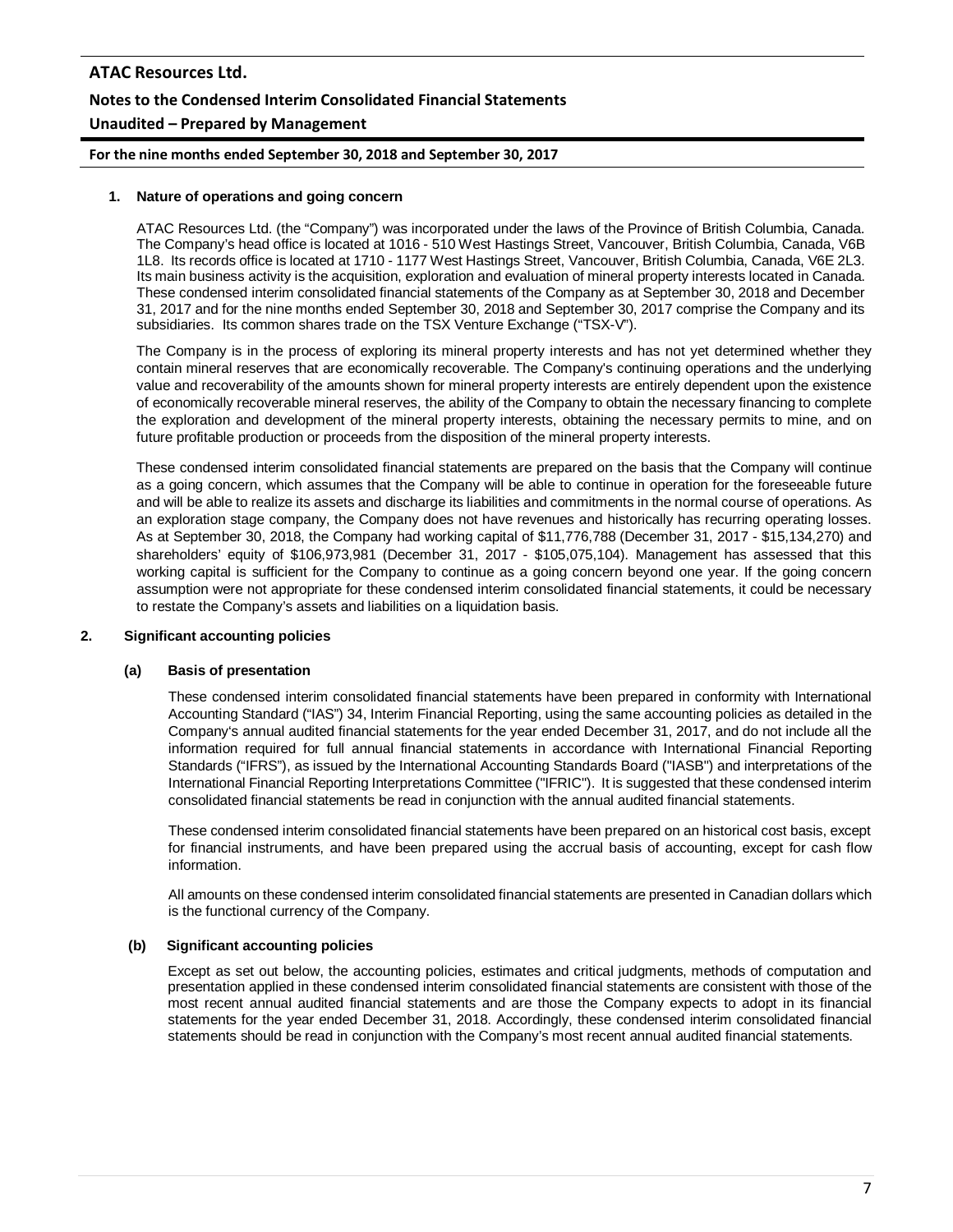#### **Notes to the Condensed Interim Consolidated Financial Statements**

#### **Unaudited – Prepared by Management**

#### **For the nine months ended September 30, 2018 and September 30, 2017**

#### **2. Significant accounting policies** (continued)

#### **(c) New accounting policy**

The Company has adopted new accounting standard *IFRS 9 - Financial Instruments*, effective for annual periods beginning on or after January 1, 2018. The adoption of IFRS 9 did not result in any changes to the classification, measurement or carrying amounts of the Company's existing financial instruments on transition date.

The new standard brings together the classification and measurement, impairment and hedge accounting phases of the IASB's project to replace *IAS 39 - Financial instruments: recognition and measurement*. The standard retains but simplifies the mixed measurement model and establishes two primary measurement categories for financial assets: amortized cost and fair value.

The Company continues to classify and measure its financial instruments at fair value through profit or loss with changes in fair value recognized in profit or loss as they arise ("FVTPL") unless restrictive criteria regarding the objective and contractual cash flows of the instrument are met for classifying and measuring at either amortized cost or fair value through other comprehensive income.

Cash and cash equivalents, marketable securities and trade receivables continue to be recorded at FVTPL and other receivables and loans, initially at FVTPL, and subsequently at amortized cost using the effective interest rate method. Trade and other payables are classified and measured as financial liabilities, initially at FVTPL, and subsequently at amortized cost using the effective interest rate method.

#### **(d) Standards issued but not yet effective**

Certain pronouncements have been issued by the IASB or IFRIC that are effective for accounting periods beginning on or after January 1, 2019. Many of these updates are not applicable or consequential to the Company and have been excluded from the discussion below.

*Effective for annual periods beginning on or after January 1, 2019.*

• New standard IFRS 16 - *Leases*

IFRS 16, Leases ("IFRS 16") was issued by the IASB on January 13, 2016, and will replace IAS 17, Leases. It is effective for annual periods beginning on or after January 1, 2019, with earlier application permitted. IFRS 16 eliminates the current dual accounting model for lessees, which distinguishes between on-balance sheet finance leases and off-balance sheet operating leases. Instead, IFRS 16 requires a single, onbalance sheet accounting model that is similar to current finance lease accounting. Leases become an onbalance sheet liability that attract interest, together with a new asset.

The Company does not have any leases and has initially assessed that there will be no material reporting changes as a result of adopting the new standard.

• New Interpretation IFRIC 23 - *Uncertainty over Income Tax Treatments*

On June 7, 2017, the IASB issued IFRIC Interpretation 23 - *Uncertainty over Income Tax Treatments*. The Interpretation provides guidance on the accounting for current and deferred tax liabilities and assets in circumstances in which there is uncertainty over income tax treatments. The Interpretation is applicable for annual periods beginning on or after January 1, 2019. The Company has not yet determined the extent of the impact of adoption of the Interpretation.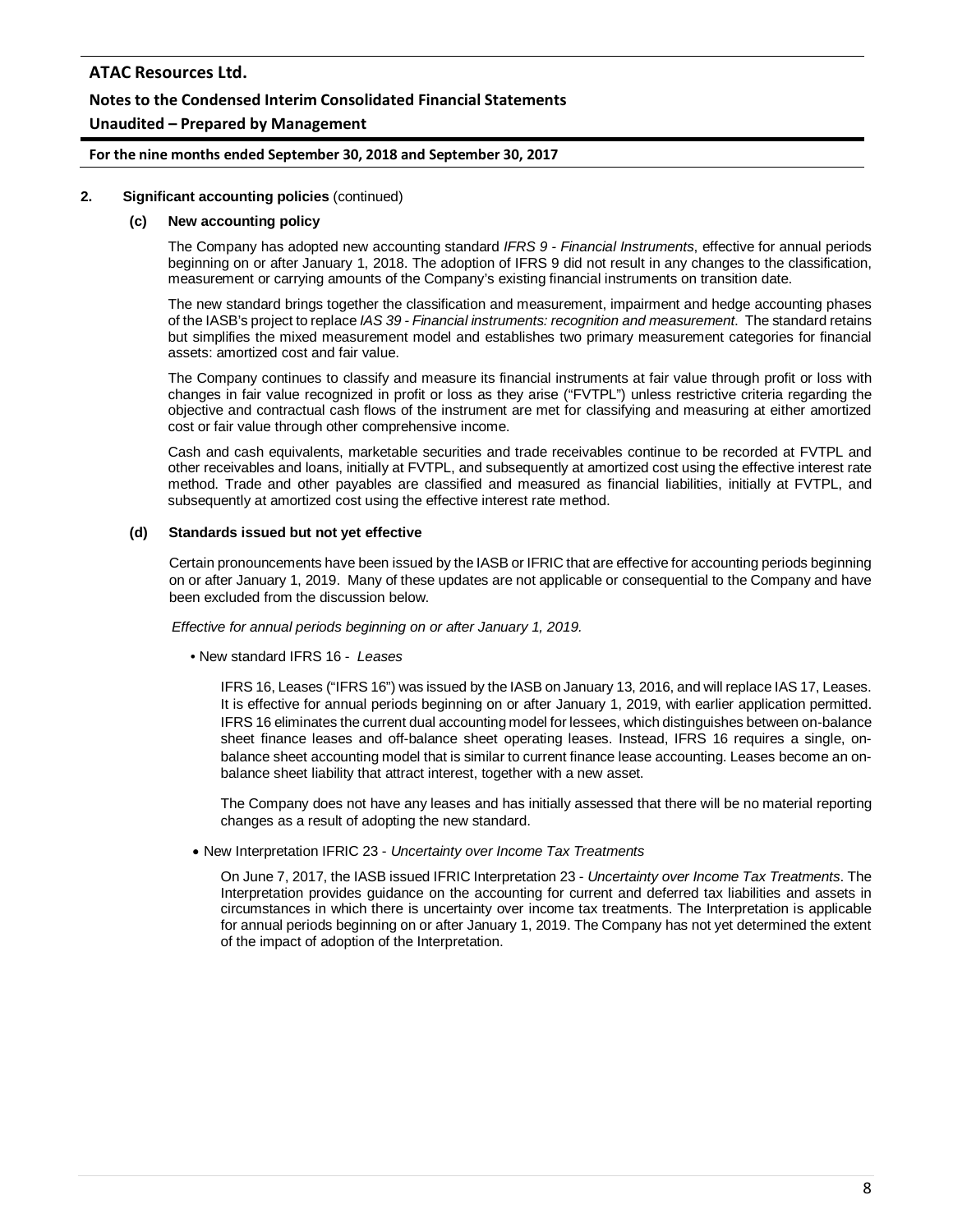## **Notes to the Condensed Interim Consolidated Financial Statements**

## **Unaudited – Prepared by Management**

**For the nine months ended September 30, 2018 and September 30, 2017**

#### **3. Cash and cash equivalents**

Cash and cash equivalents consists of the following:

|                                  | September 30, | December 31, |
|----------------------------------|---------------|--------------|
|                                  | 2018          | 2017         |
|                                  |               |              |
| Bank and broker balances         | 274.292       | 1,503,244    |
| Cashable investment certificates | 9,156,828     | 12.487.474   |
|                                  | 9,431,120     | 13,990,718   |

#### **4. Receivables and prepayments**

Receivables and prepayments consists of the following:

|                                            | September 30,<br>2018 | December 31,<br>2017 |
|--------------------------------------------|-----------------------|----------------------|
|                                            | S                     | S                    |
| Sales tax recoverable                      | 193,245               | 21,379               |
| Prepaid expenses                           | 36,202                | 86,683               |
| JVEI property receivables (note 5)         | 2,561,996             | 256,053              |
| Other receivable                           | 5,250                 |                      |
| Yukon mineral exploration grant receivable |                       | 31,401               |
|                                            | 2,796,693             | 395,516              |

#### **5. JVEI property receivables and restricted cash**

On April 7, 2017 (and as amended on October 3, 2018), the Company executed a joint venture earn-in agreement ("JVEI") with Barrick Gold Corporation ("Barrick") (see note 8(a)(i)). Under the JVEI, the Company was appointed project operator and receives a management fee equal to 5% of exploration expenditures, not to exceed \$100,000 in any given year. For the nine months ended September 30, 2018, the Company has earned the maximum \$100,000 (2017 - \$100,000) in management fees, which are reflected as income on the statement of loss and comprehensive loss.

The Company maintains a JVEI bank account to receive cash advances from Barrick to pay for the exploration amounts as incurred. Barrick is considered to be a farmee with expenditures ultimately directed by Barrick. During the year ended December 31, 2017, the Company received advance exploration funds of \$4,955,552 and during the nine months ended September 30, 2018, an additional \$3,000,000 was received from Barrick towards the 2018 exploration program. The Company expended \$3,570,546 on behalf of Barrick on property expenditures during the year ended December 31, 2017 and additional funds of \$4,305,419 have been spent during the nine months ended September 30, 2018, leaving a balance of Barrick funds on hand of \$79,587 (December 31, 2017 - \$1,385,006). The Barrick funds have been recorded as restricted cash with an off-setting restricted cash payable for the same amount.

As at September 30, 2018, the Company is also owed \$2,561,996 (December 31, 2017 - \$256,053) from Barrick in relation to additional exploration expenditures incurred by the Company on Barrick's behalf and owes \$535,949 (December 31, 2017 - \$111,718) to suppliers and related parties in connection with the JVEI property expenditures. The amounts owing from Barrick are in addition to the exploration expenditures incurred against Barrick advances received as detailed above.

As at September 30, 2018, total amounts incurred since inception of the JVEI on behalf of Barrick, including amounts receivable, total \$10,437,000, which includes recoverable GST of \$497,000, for net exploration expenditures of \$9,940,000.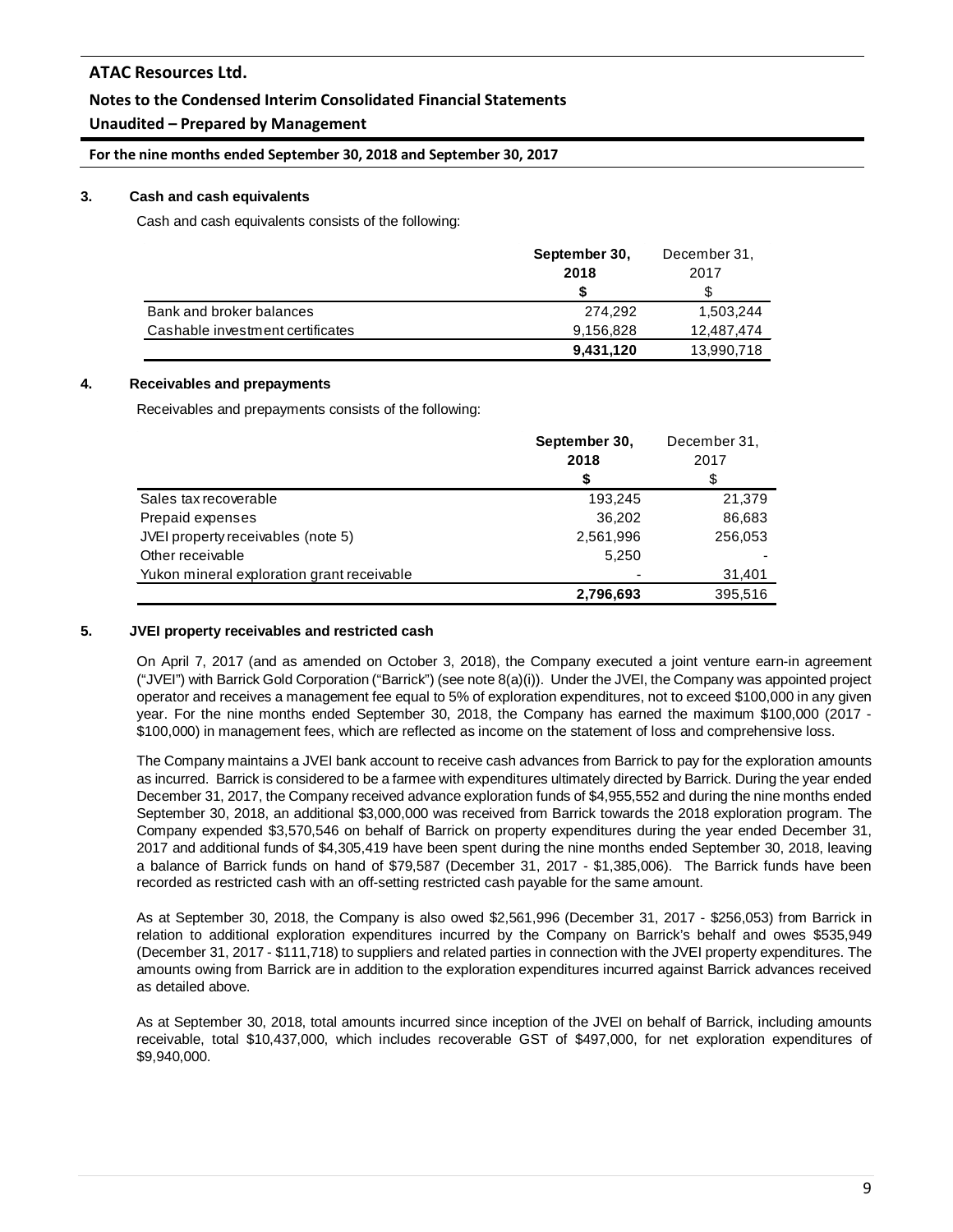#### **Notes to the Condensed Interim Consolidated Financial Statements**

## **Unaudited – Prepared by Management**

#### **For the nine months ended September 30, 2018 and September 30, 2017**

#### **6. Marketable securities**

Marketable securities consist of various common shares and warrants received on the option of mineral property interests as follows:

|                           | <b>Shares with</b><br>an active | <b>Shares without</b><br>an active |                 |              | <b>Total</b> |
|---------------------------|---------------------------------|------------------------------------|-----------------|--------------|--------------|
|                           | market                          | market                             | <b>Warrants</b> | <b>Total</b> | gain (loss)  |
|                           | \$                              | \$                                 | \$              | \$           | \$           |
| Cost                      |                                 |                                    |                 |              |              |
| January 1, 2017           | 1,691,834                       | 10,000                             | 475,000         | 2,176,834    |              |
| Additions/disposals       |                                 |                                    |                 |              |              |
| September 30, 2017        | 1,691,834                       | 10,000                             | 475,000         | 2,176,834    |              |
| Fair value                |                                 |                                    |                 |              |              |
| January 1, 2017           | 1,095,827                       | 1                                  | 373,338         | 1,469,166    |              |
| Unrealized gain           | 336,116                         |                                    | 109,878         | 445,994      | 445,994      |
| September 30, 2017        | 1,431,943                       | 1                                  | 483,216         | 1,915,160    | 445,994      |
| <b>Cost</b>               |                                 |                                    |                 |              |              |
| January 1, 2018           | 1,691,834                       |                                    | 475,000         | 2,166,834    |              |
| Additions/disposals       |                                 |                                    |                 |              |              |
| <b>September 30, 2018</b> | 1,691,834                       | ٠                                  | 475,000         | 2,166,834    |              |
| Fair value                |                                 |                                    |                 |              |              |
| January 1, 2018           | 788,002                         |                                    | 234,816         | 1,022,818    |              |
| Unrealized loss           | (407, 286)                      |                                    | (141, 597)      | (548, 883)   | (548, 883)   |
| September 30, 2018        | 380,716                         | ۰                                  | 93,219          | 473,935      | (548, 883)   |

The valuation of the shares with an active market has been determined in whole by reference to the bid price of the shares on the TSX-V or Toronto Stock Exchange ("TSX") at each period end date.

The shares without an active market were private company shares received as payment on optioned mineral property interests. The shares were written-down in 2008 to a carrying value of \$1, as no active market existed. During the year ended December 31, 2017, the Company recovered \$9,777 on the windup of that company.

#### **7. Subsidiary information**

On July 14, 2010, two wholly-owned subsidiary companies, 0885802 B.C. Ltd. and 0885794 B.C. Ltd. were incorporated under the laws of the Province of British Columbia, Canada to facilitate the possible transfer to them of certain of the Company's mineral property interests. From incorporation to September 30, 2018, neither of the subsidiaries have had any transactions other than to issue nominal \$1 share capital to the Company.

The head offices and records offices of the subsidiaries are the same as the Company, as detailed in note 1.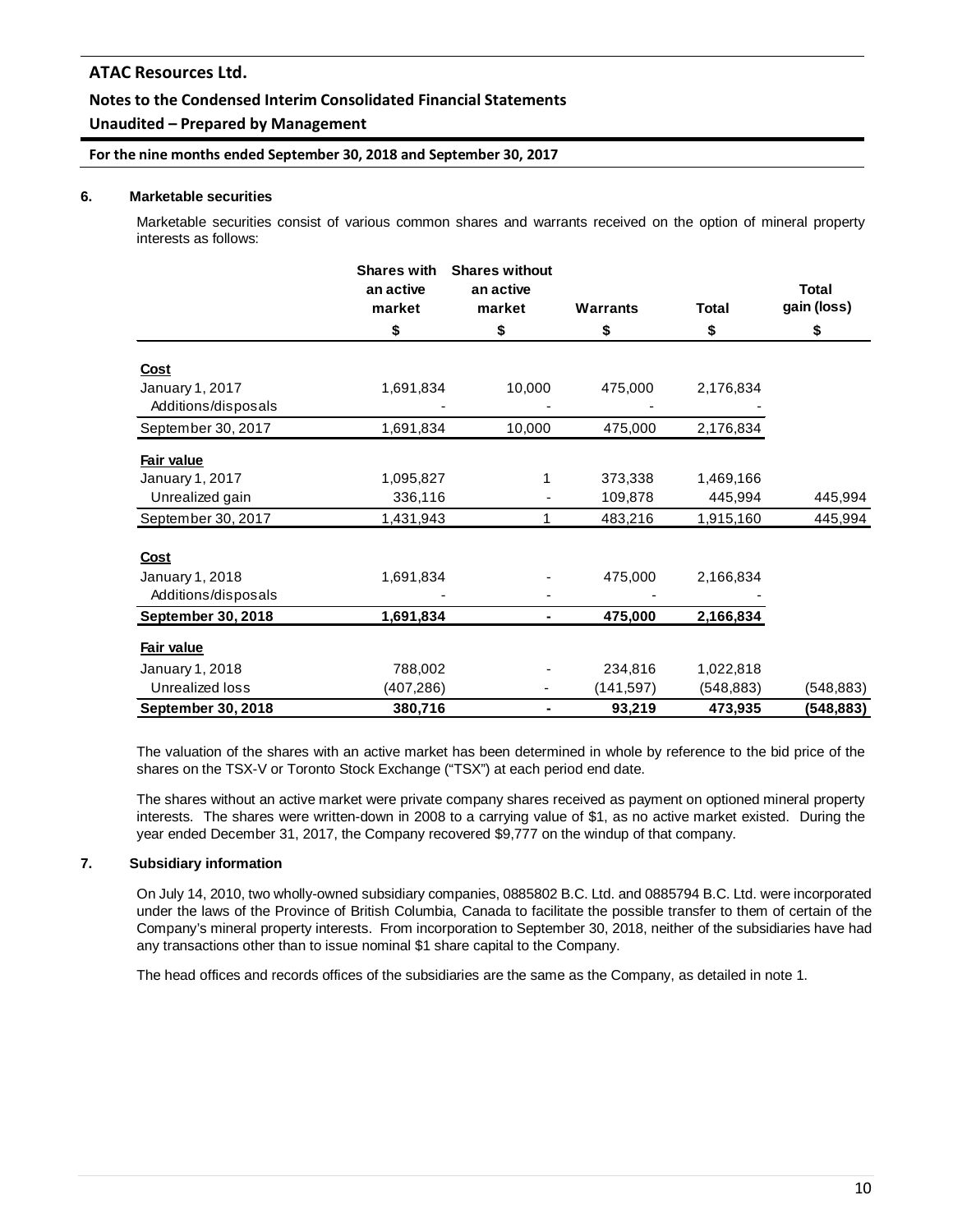## **Notes to the Condensed Interim Consolidated Financial Statements**

## **Unaudited – Prepared by Management**

**For the nine months ended September 30, 2018 and September 30, 2017**

#### **8. Mineral property interests**

The Company's mineral property interests consist of various exploration stage properties located in the Yukon Territory, Canada. The properties have been grouped into those which are wholly-owned and those which are other interests and royalties. Properties which are in close proximity and could be developed as a single economic unit are grouped into projects.

|                                  | Wholly-     | Other     |             |
|----------------------------------|-------------|-----------|-------------|
|                                  | owned       | interests | Total       |
|                                  | \$          | \$        | \$          |
| January 1, 2017                  | 96,985,836  |           | 96,985,836  |
| Acquisitions/staking/assessments | 99.835      |           | 99.835      |
| Exploration and evaluation       | 7,547,132   |           | 7,547,132   |
| <b>September 30, 2017</b>        | 104,632,803 |           | 104,632,803 |
|                                  |             |           |             |
| January 1, 2018                  | 104,851,142 |           | 104,851,142 |
| Acquisitions/staking/assessments | 81.686      |           | 81.686      |
| Exploration and evaluation       | 6,447,400   |           | 6,447,400   |
| September 30, 2018               | 111,380,228 |           | 111,380,228 |

Changes in the project carrying amounts for the nine months ended September 30, 2017 and September 30, 2018 are summarized as follows:

| Nine months ended September 30, 2017                    |                                 |                                                       |                                              |                                  |  |
|---------------------------------------------------------|---------------------------------|-------------------------------------------------------|----------------------------------------------|----------------------------------|--|
|                                                         | January 1,<br>2017<br>\$        | <b>Acquisitions</b><br>/staking/<br>assessments<br>\$ | <b>Exploration</b><br>and<br>evaluation<br>S | September 30,<br>2017<br>\$      |  |
| <b>Wholly-owned</b><br>projects<br>Rackla Gold property |                                 |                                                       |                                              |                                  |  |
| - Osiris and Orion (1)<br>- Rau                         | 61,843,223<br>34,927,893        | 61,823                                                | 6,369,706<br>1,066,162                       | 68,274,752<br>35,994,055         |  |
| Connaught<br><b>Idaho Creek</b>                         | 96,771,116<br>106,269<br>19,490 | 61,823<br>20,862                                      | 7,435,868<br>20,141                          | 104,268,807<br>147,272<br>19,490 |  |
| Panorama<br>Rosy<br>Total                               | 16,110<br>72,851<br>96,985,836  | 17,150<br>99,835                                      | 91,123<br>7,547,132                          | 16,110<br>181,124<br>104,632,803 |  |

(1) The Nadaleen property has been segregated into the Osiris and Orion projects to facilitate the JVEI as discussed in note 8(a)(i).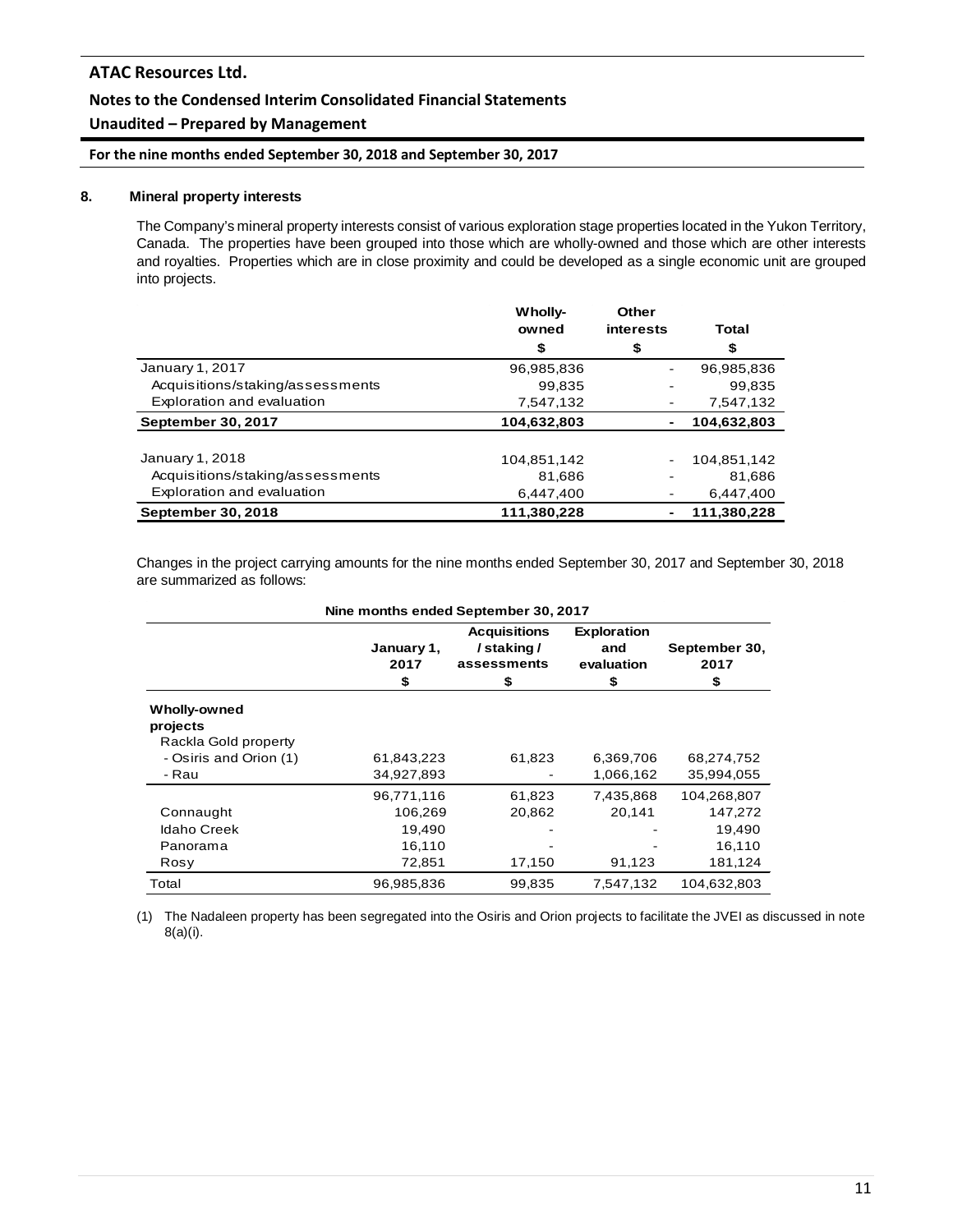## **Notes to the Condensed Interim Consolidated Financial Statements**

## **Unaudited – Prepared by Management**

## **For the nine months ended September 30, 2018 and September 30, 2017**

#### **8. Mineral property interests** (continued)

Exploration and evaluation expenditures on the projects consisted of the following:

|                                                 | Osiris and<br>Orion | Rau       | <b>Others</b> | Total     |
|-------------------------------------------------|---------------------|-----------|---------------|-----------|
| For the nine months ended September 30, 2017    | \$                  | \$        | \$            | \$        |
| Assays                                          | 154,883             | 49,508    | 29,039        | 233,430   |
| Drilling                                        | 1,943,250           | 273,891   |               | 2,217,141 |
| Field                                           | 671.713             | 141,462   | 14.289        | 827.464   |
| Helicopter and fixed wing                       | 1,578,097           | 234,029   | 21,810        | 1,833,936 |
| Labour                                          | 1,366,306           | 247,211   | 67,854        | 1,681,371 |
| Resource, engineering and environmental studies | 27.917              | 3.903     |               | 31.820    |
| Surveys and consulting                          | 261,726             | 70.675    | 1.160         | 333,561   |
| Travel and accommodation                        | 365,814             | 45,483    | 8,513         | 419,810   |
|                                                 | 6,369,706           | 1,066,162 | 142,665       | 7,578,533 |
| Less: Yukon mineral exploration grant           |                     |           | (31, 401)     | (31, 401) |
| Total                                           | 6,369,706           | 1,066,162 | 111,264       | 7,547,132 |

|                                   | Nine months ended September 30, 2018 |                                                       |                                               |                             |
|-----------------------------------|--------------------------------------|-------------------------------------------------------|-----------------------------------------------|-----------------------------|
|                                   | January 1,<br>2018<br>\$             | <b>Acquisitions</b><br>/staking/<br>assessments<br>\$ | <b>Exploration</b><br>and<br>evaluation<br>\$ | September 30,<br>2018<br>\$ |
| Wholly-owned<br>projects          |                                      |                                                       |                                               |                             |
| Rackla Gold property              |                                      |                                                       |                                               |                             |
| - Osiris and Orion <sup>(1)</sup> | 68,420,525                           | 32,701                                                | 6,074,308                                     | 74,527,534                  |
| - Rau                             | 36,048,583                           | 17,629                                                | 355,525                                       | 36,421,737                  |
|                                   | 104,469,108                          | 50,330                                                | 6,429,833                                     | 110,949,271                 |
| Connaught                         | 148,300                              | 31,356                                                | 8.984                                         | 188,640                     |
| <b>Idaho Creek</b>                | 19,490                               |                                                       |                                               | 19,490                      |
| Panorama                          | 16,110                               |                                                       |                                               | 16,110                      |
| Rosy                              | 198,134                              |                                                       | 8,583                                         | 206,717                     |
| Total                             | 104,851,142                          | 81,686                                                | 6,447,400                                     | 111,380,228                 |

(1) The current period expenditures include only amounts spent by the Company on its Osiris project and excludes any amounts spend on behalf of Barrick on the Orion project.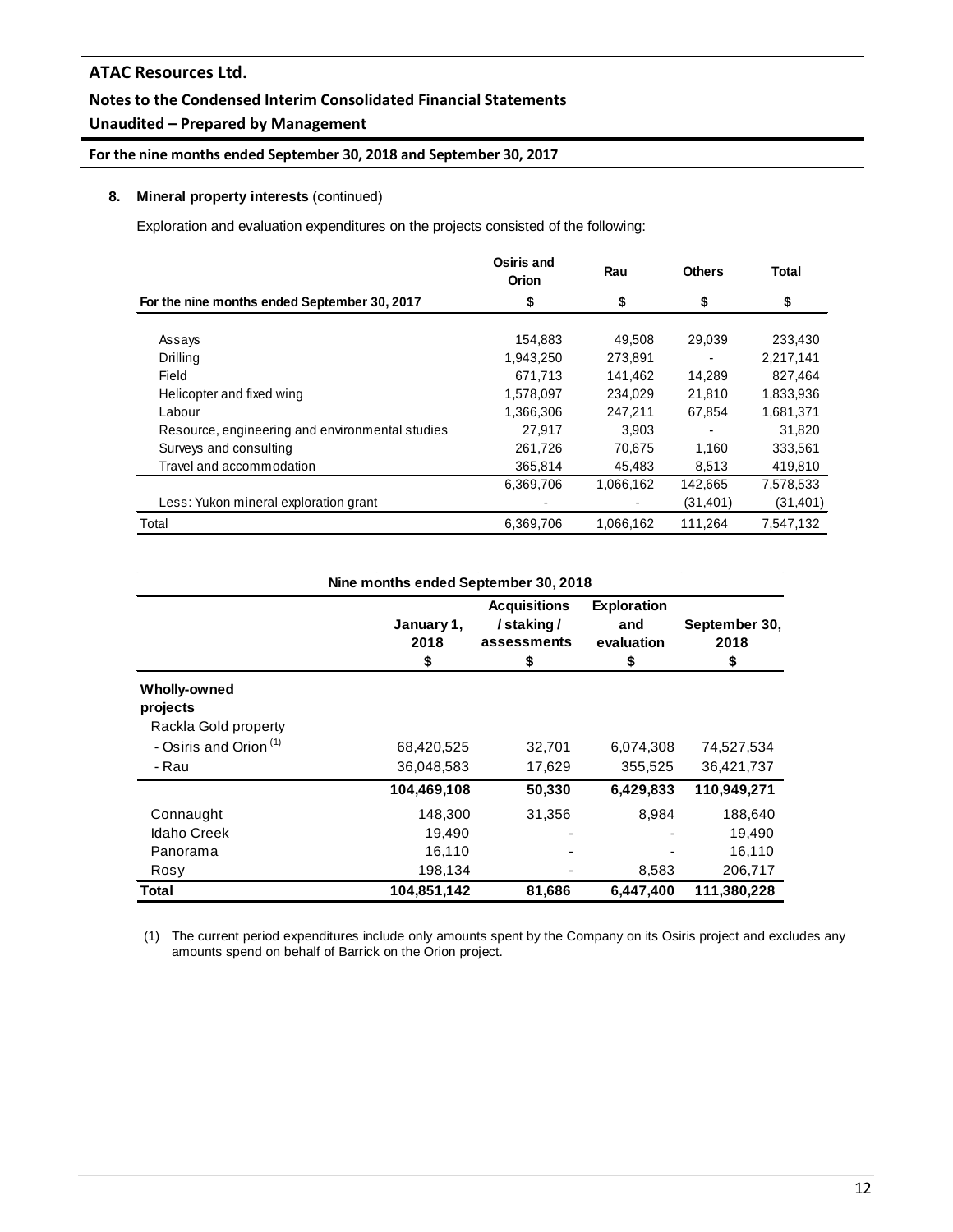## **Notes to the Condensed Interim Consolidated Financial Statements**

## **Unaudited – Prepared by Management**

#### **For the nine months ended September 30, 2018 and September 30, 2017**

#### **8. Mineral property interests** (continued)

Exploration and evaluation expenditures on the projects consisted of the following:

|                                                | <b>Osiris</b> | Rau     | <b>Others</b> | Total     |
|------------------------------------------------|---------------|---------|---------------|-----------|
| Nine months ended September 30, 2018           | \$            | \$      | \$            | \$        |
|                                                |               |         |               |           |
| Assays                                         | 132,977       | 24,560  | 403           | 157,940   |
| Drilling                                       | 1,402,553     |         | ۰             | 1,402,553 |
| Field                                          | 725,487       | 32,538  | 338           | 758,363   |
| Helicopter and fixed wing                      | 1,686,039     | 85,717  | ۰             | 1,771,756 |
| Labour                                         | 1,322,806     | 118,110 | 16.590        | 1,457,506 |
| Resource, engineering and enviromental studies | 153,524       | 65,630  | ۰             | 219,154   |
| Surveys and consulting                         | 229,547       | 14,387  | ۰             | 243,934   |
| Travel and accommodation                       | 421,375       | 14,583  | 236           | 436,194   |
| Total                                          | 6,074,308     | 355,525 | 17.567        | 6,447,400 |

#### **(a) Wholly-owned projects**

The Company's wholly owned projects are comprised of the rights to explore various mineral claims located in the Yukon Territory, which are at various stages of exploration. They are not subject to any option or sale agreements, except as noted below.

#### **(i) Rackla Gold property**

The Rackla Gold property consists of a 100% interest in the various mineral properties located in the Mayo Mining District, Yukon Territory. Cash and common shares totaling \$165,600 have been received under previous Rackla Gold property option agreements.

The Rackla Gold property has been divided into three separate projects, being the Rau project, which hosts the Tiger Gold deposit, and the Osiris and Orion projects, which were previously described as the Nadaleen property.

The Osiris project hosts Carlin-type gold mineralization and will continue to be explored by the Company.

The Orion project is subject to a JVEI, which was executed on April 7, 2017 with Barrick. Under the JVEI, Barrick may acquire a 70% interest in the Company's Orion project, which forms the central part of the Company's Rackla Gold Property, for an aggregate of \$55,000,000 in exploration expenditures.

For a 60% interest, the following exploration expenditures are required:

- \$10,000,000 on or before December 31, 2019 (guaranteed amount);
- \$10,000,000 on or before December 31, 2020; and
- \$15,000,000 on or before December 31, 2021

As at September 30, 2018, Barrick had incurred approximately \$9,940,000 (December 31, 2017 - \$3,570,000) of the guaranteed amount (note 5), exclusive of recoverable GST.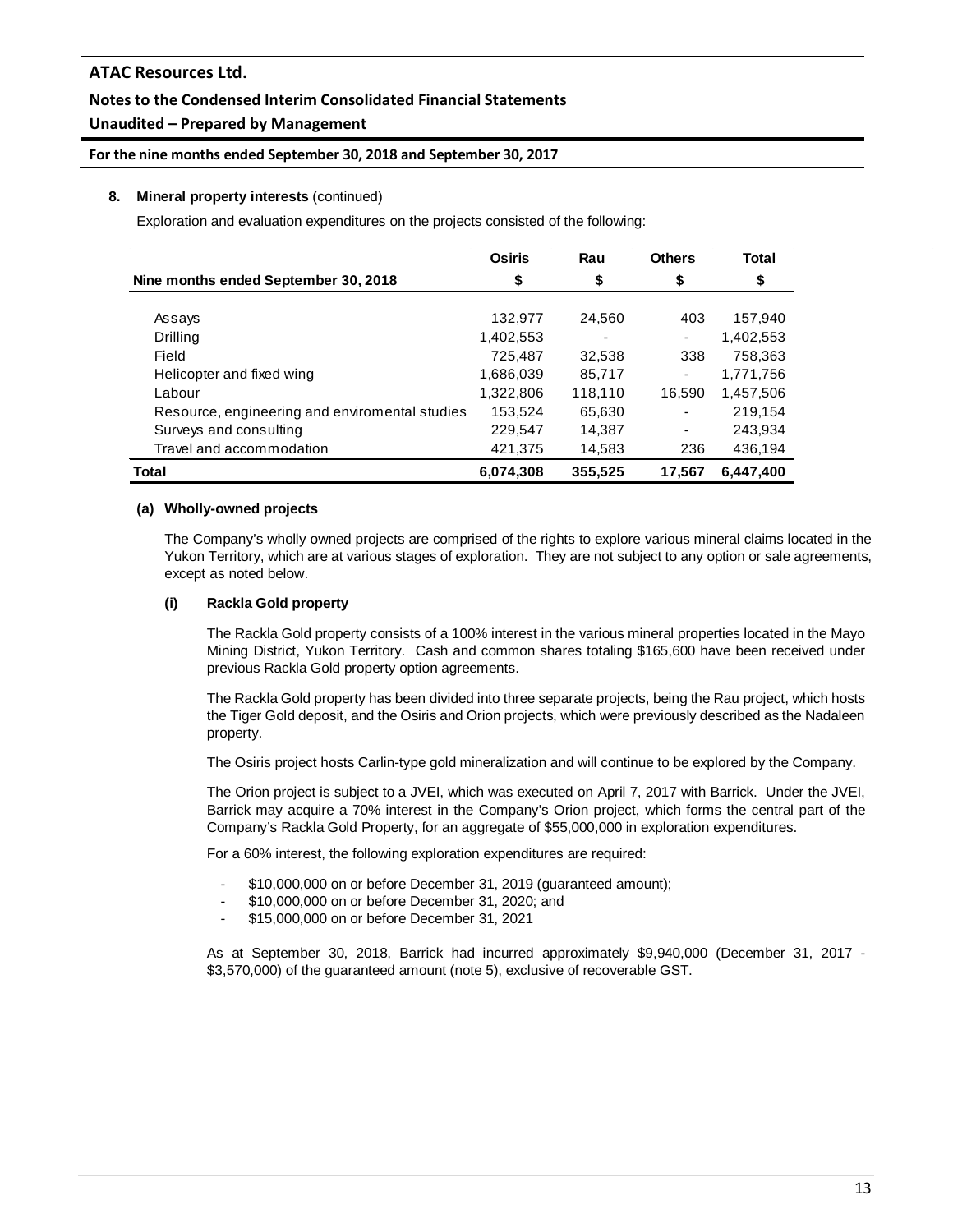## **Notes to the Condensed Interim Consolidated Financial Statements**

## **Unaudited – Prepared by Management**

#### **For the nine months ended September 30, 2018 and September 30, 2017**

#### **8. Mineral property interests** (continued)

#### **(a) Wholly-owned projects** (continued)

#### **(i) Rackla Gold property** (continued)

Should Barrick withdraw from the JVEI at any time after incurring the guaranteed \$10,000,000 in exploration expenditures, but prior to incurring an aggregate of \$35,000,000, Barrick will not acquire any interest in the project. If Barrick completes \$35,000,000 in exploration expenditures, the Company will establish a joint venture with Barrick, with interests of 40% and 60%, respectively.

Barrick is entitled to acquire an additional 10% interest by incurring additional exploration expenditures of \$20,000,000 on or before December 31, 2026, for an aggregate interest of 70%.

If Barrick does not exercise its right to acquire the additional 10% interest, the Company will have the right to purchase a 10.1% interest from Barrick, giving the Company a 50.1% interest and Barrick a 49.9% interest.

If either of the Company's or Barrick's joint venture interest is reduced to 10% or less, that party's interest in the Orion project will convert to a sliding-scale net smelter return royalty ("NSR") on gold.

During the year ended December 31, 2017, the Company completed a flow-through private placement consisting of the issue of 16,684,800 flow-through common shares at a price of \$0.50 each for gross proceeds of \$8,342,400. Barrick became the ultimate owner of the shares, which increased their shareholdings in the Company to approximately 19.9% from 9.2%, and Barrick was given the right to maintain its 19.9% interest by participating pro-rata in any future equity financings by the Company (note 10).

#### **(ii) Connaught project**

The Connaught project consists of a 100% interest in the CN, NC, OM and TN mineral claims located in the Dawson Mining District, Yukon Territory.

Cash and common shares totaling \$252,500 were received in 2009 for a 50% sale of the project, which was repurchased in 2012 by issuing common shares having a value of \$182,250.

The TN claims were acquired in August 2018 through the issuance of 60,000 common shares with a fair value of \$30,000 (note 10). The vendor retains a 1% NSR on the claims.

#### **(iii) Idaho Creek project**

The Idaho Creek project consists of a 100% interest in the Idaho mineral claims located in the Whitehorse Mining District, Yukon Territory.

Cash and common shares totaling \$269,413 have been received under previous option agreements.

#### **(iv) Panorama project**

The Panorama project consists of a 100% interest in the Aussie mineral claims located in the Dawson Mining District, Yukon Territory. The claims are subject to a 3% NSR on all commercial production from the claims.

Cash and common shares totaling \$328,400 have been received under previous option agreements.

#### **(v) Rosy project**

The Rosy project consists of a 100% interest in the Rosy and Sam mineral claims located in the Whitehorse Mining District, Yukon Territory.

Cash and common shares totaling \$167,000 have been received under previous option agreements.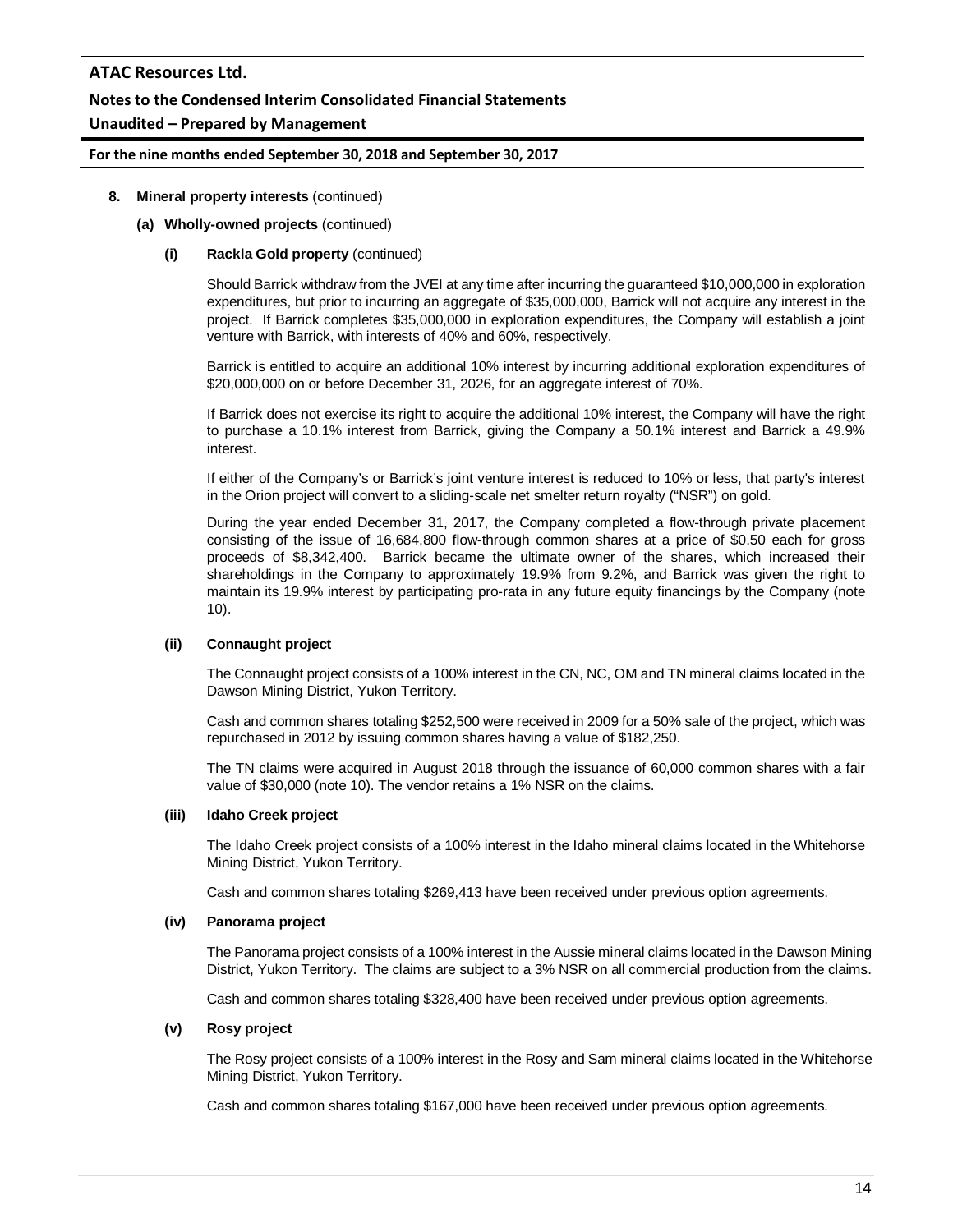#### **Notes to the Condensed Interim Consolidated Financial Statements**

## **Unaudited – Prepared by Management**

#### **For the nine months ended September 30, 2018 and September 30, 2017**

#### **8. Mineral property interests** (continued)

#### **(b) Royalty interests**

The Company has a 1% NSR on the Golden Revenue, Nitro, Seymour and Dawson Gold properties located in the Dawson and Whitehorse Mining Districts, Yukon Territory.

#### **9. Reclamation deposit**

The reclamation deposit is comprised of a cashable guaranteed investment certificate with a one-year term. It is pledged to the Yukon Government to ensure specified properties are properly restored after exploration. Management has determined that the Company has no material reclamation work related to the properties requiring the deposit.

#### **10. Share capital**

The authorized share capital of the Company consists of unlimited common shares without par value, and unlimited Class "A" preferred shares with a par value of \$1.00 each. All issued shares are fully paid.

#### **Transactions for the issue of share capital during the nine months ended September 30, 2018:**

The Company issued 60,000 common shares at a price of \$0.50 per share for total consideration of \$30,000. The shares were issued to acquire the TN claims (note 8(a)(ii)), that form part of the Company's Connaught project.

The Company issued 50,000 common shares on the exercise of options for proceeds of \$15,500. In addition, \$9,448 representing the fair value of the options on initial vesting was re-allocated from contributed surplus to share capital.

On May 25, 2018, the Company completed a flow-through private placement consisting of the issue of 7,556,700 flowthrough common shares at a price of \$0.60 each for gross proceeds of \$4,534,020. The flow-through shares were issued at a premium to the trading value of the Company's common shares, which is a reflection of the value of the income tax write-offs that the Company will renounce to the flow-through shareholders. The premium was determined to be \$151,134 and has been recorded as a reduction of share capital. An equivalent flow-through share premium liability was recorded which was being reversed pro-rata as the required exploration expenditures were incurred (see note 16).

Finders' fees totaling \$328,885 were incurred in respect of the placement, including the issue of 437,441 finders' warrants having a fair value of \$61,500. Legal and filing fees amounted to \$37,670 and have been included with the finders' fees and recorded as a share issue cost and deducted from share capital net of deferred income tax benefits of \$82,365.

As discussed below, Barrick had the right to participate in the financing to maintain its 19.9% interest in the Company but opted not to participate.

#### **Transactions for the issue of share capital during the nine months ended September 30, 2017:**

The Company issued 125,000 common shares on the exercise of options for proceeds of \$38,750. In addition, \$23,620 representing the fair value of the options on initial vesting was re-allocated from contributed surplus to share capital.

On May 3, 2017, the Company completed a flow-through private placement consisting of the issue of 16,684,800 flowthrough common shares at a price of \$0.50 each for gross proceeds of \$8,342,400. No flow-through premium was recognized in connection with the financing. The flow-through shares formed part of a tax-assisted structured transaction, with Barrick becoming the ultimate owner. This increased Barrick's shareholdings in the Company to approximately 19.9% from 9.2%, and Barrick was given the right to maintain its 19.9% interest by participating pro-rata in any future equity financings by the Company. The flow-through funds were spent on properties other than the Orion project.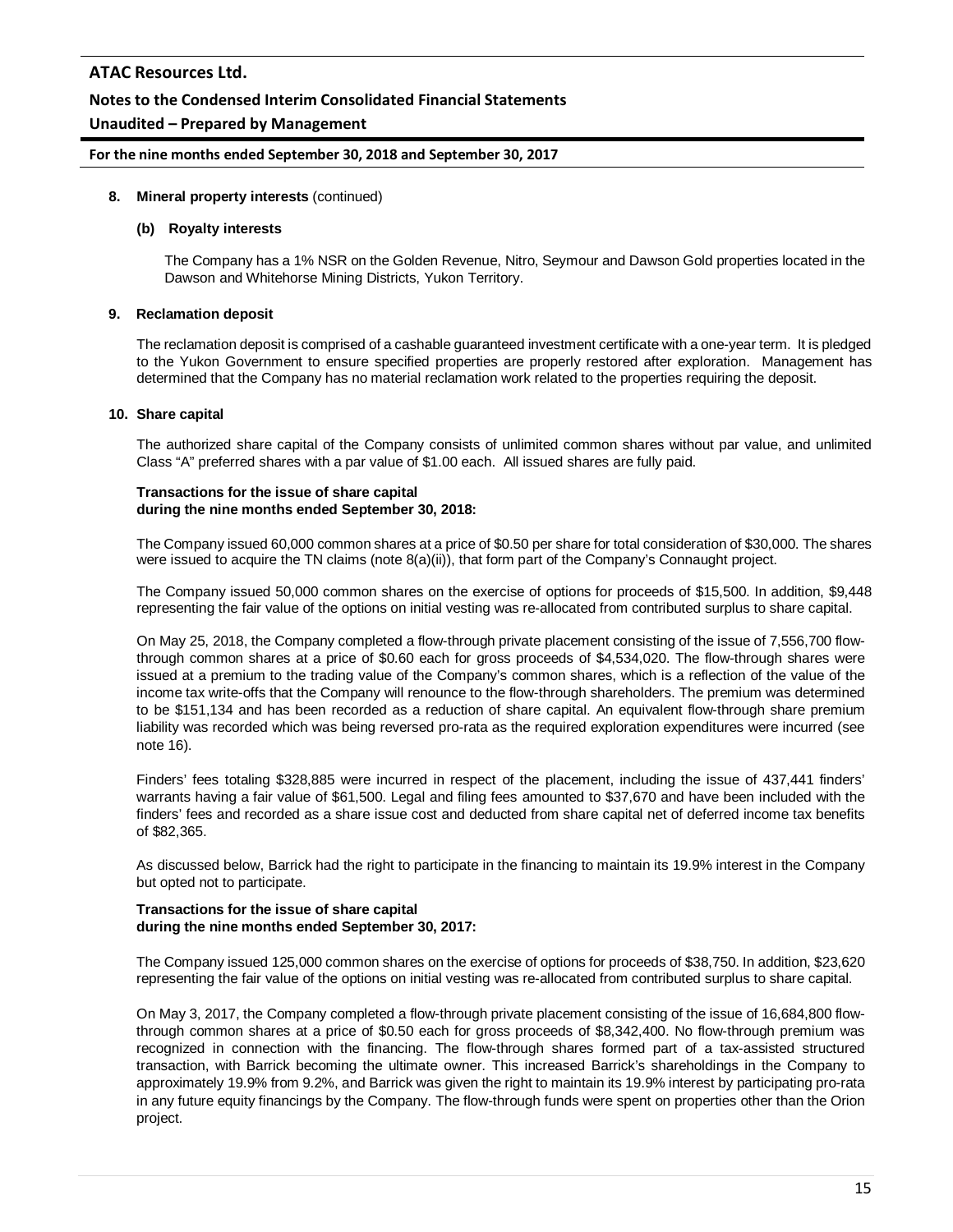#### **For the nine months ended September 30, 2018 and September 30, 2017**

#### **10. Share capital** (continued)

No finder's fees were paid in respect of the placement. Legal and filing fees amounted to \$41,592 and were recorded as a share issue cost and deducted from share capital net of deferred income tax benefits of \$10,814.

#### **Common share rights**

The Company has a "Rights Plan" under which one right is issued for each issued and outstanding common share of the Company. Each right entitles the holder to purchase from the Company one common share at a price equal to onehalf the market price for each common share of the Company, subject to certain anti-dilutive adjustments. The rights are exercisable only if the Company receives an unacceptable take-over bid as defined in the Rights Plan. The current Rights Plan was replaced with a new Rights Plan at the May 2017 annual shareholders' meeting and will remain in effect until the annual shareholders' meeting in 2020. As at September 30, 2018, there were 147,528,577 rights outstanding (December 31, 2017 – 139,861,877).

#### **Stock options**

The Company has an incentive stock option plan (the "Plan"), under which the maximum number of stock options issued cannot exceed 10% of the Company's currently issued and outstanding common shares. The exercise period for any options granted under the Plan cannot exceed ten years. The exercise price of options granted under the Plan cannot be less than the "discounted market price" of the common shares (defined as the last closing market price of the Company's common shares immediately preceding the issuance of a news release announcing the granting of the options, or the date of grant in respect of options granted to consultants, less a discount of from 15% to 25%), , unless otherwise agreed to by the Company and accepted by the TSX-V.

A participant who is not a consultant conducting investor relations activities, who is granted an option under the plan with exercise prices at or above "Market Price" will have their options vest immediately, unless otherwise determined by the Board of Directors. A participant who is granted an option under the plan with exercise prices below "Market Price" will become vested with the right to exercise one-sixth of the option upon conclusion of every three months subsequent to the grant date. A participant who is a consultant conducting investor relations activities who is granted options under the plan will become vested with the right to exercise one-quarter of the options upon conclusion of every three months subsequent to the grant date.

A summary of the status of the Company's stock options as at September 30, 2018 and December 31, 2017 and changes during the period and year ended is as follows:

|                                               | Nine months ended<br>September 30, 2018 |      | Year ended<br>December 31, 2017 |                                    |
|-----------------------------------------------|-----------------------------------------|------|---------------------------------|------------------------------------|
|                                               | Weighted<br>Options<br>average exercise |      | Options                         | Weighted average<br>exercise price |
|                                               | #                                       | \$   | #                               | \$                                 |
| Options outstanding, beginning of period/year | 11,170,000                              | 0.79 | 8,500,000                       | 0.85                               |
| Granted                                       | 3,415,000                               | 0.55 | 3,115,000                       | 0.55                               |
| Exercised                                     | (50,000)                                | 0.31 | (355,000)                       | 0.31                               |
| Expired/cancelled                             | (2,485,000)                             | 1.51 | (90,000)                        | 0.87                               |
| Options outstanding, end of period/year       | 12,050,000                              | 0.57 | 11,170,000                      | 0.79                               |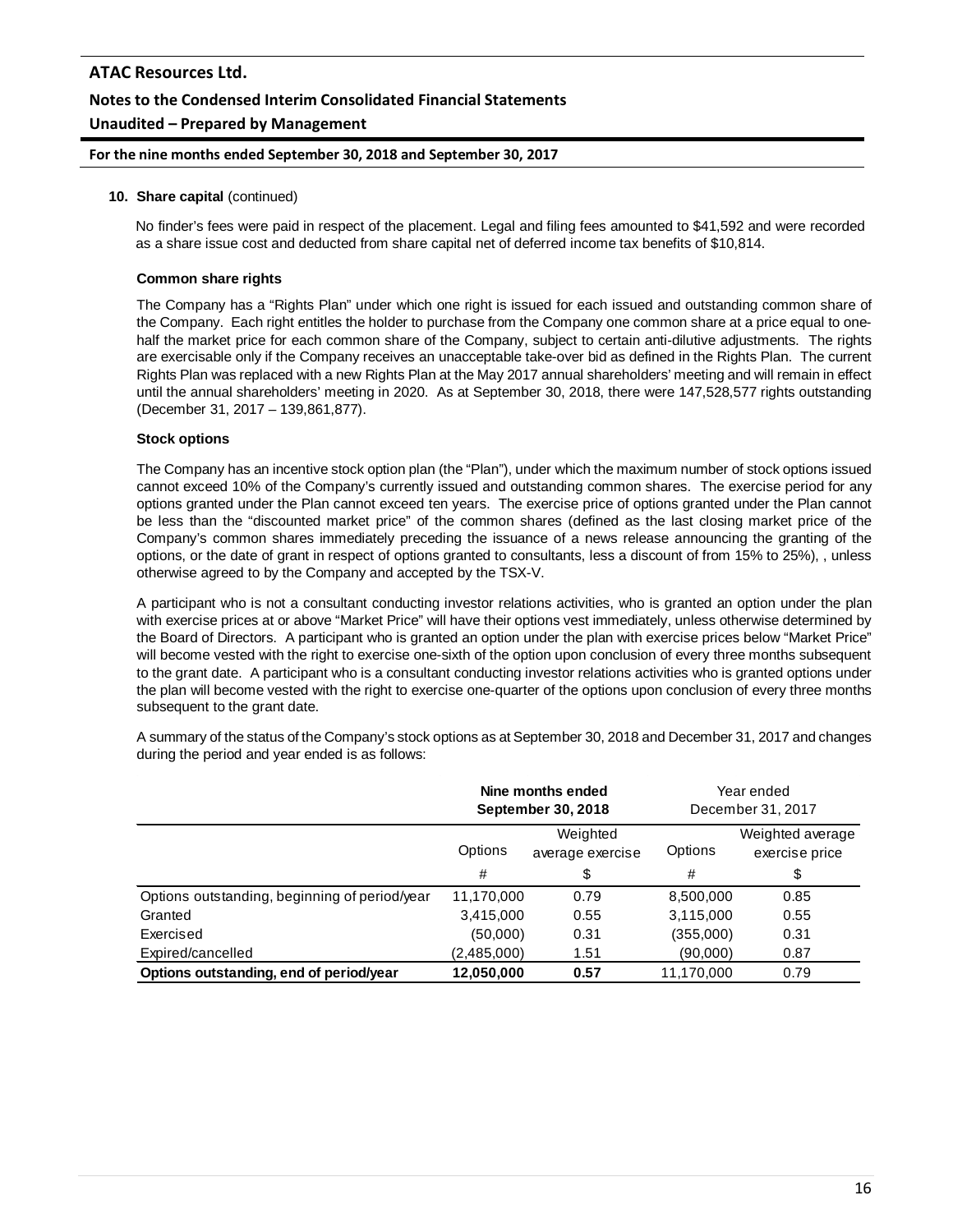# **Notes to the Condensed Interim Consolidated Financial Statements**

## **Unaudited – Prepared by Management**

#### **For the nine months ended September 30, 2018 and September 30, 2017**

#### **10. Share capital** (continued)

## **Stock options** (continued)

As at September 30, 2018, the Company has stock options outstanding and exercisable as follows:

| Options<br>outstanding<br># | Options<br>exercisable<br># | Exercise<br>price<br>\$ | Expiry date      |
|-----------------------------|-----------------------------|-------------------------|------------------|
| 1,905,000                   | 1,905,000                   | 0.75                    | February 3, 2019 |
| 1,550,000                   | 1,550,000                   | 0.75                    | January 23, 2020 |
| 1,990,000                   | 1,990,000                   | 0.31                    | January 21, 2021 |
| 250,000                     | 250.000                     | 0.76                    | June 7, 2021     |
| 2,940,000                   | 2,940,000                   | 0.55                    | May 26, 2022     |
| 3,165,000                   | 1,582,500                   | 0.55                    | February 1, 2023 |
| 250,000                     | 125,000                     | 0.53                    | March 1, 2023    |
| 12,050,000                  | 10,342,500                  |                         |                  |

The following table summarizes information about the stock options outstanding at September 30, 2018:

| Range of<br>prices | Options<br># | Weighted average<br>remaining life<br>vears | Weighted average<br>exercise price |
|--------------------|--------------|---------------------------------------------|------------------------------------|
| $0.31 - 0.55$      | 8,345,000    | 3.62                                        | 0.49                               |
| $0.75 - 0.76$      | 3,705,000    | 0.91                                        | 0.75                               |
|                    | 12,050,000   | 2.79                                        | 0.57                               |

During the nine months ended September 30, 2018, 3,415,000 stock options (2017 – 3,115,000) were granted to Officers, Directors, related company employees and consultants. The Company has recorded the fair value of all options granted using the Black-Scholes option pricing model. Share-based payment costs were calculated using the following weighted average assumptions: expected life of options - five years (2017 – five years), stock price volatility – 78.61% (2017 – 71.49%), no dividend yield (2017 – nil), and a risk-free interest rate yield – 2.12% (2017 - 0.94%). The fair value is particularly impacted by the Company's stock price volatility, determined using data from the previous five years.

Using the above assumptions, the fair value weighted average of options granted during the nine months ended September 30, 2018, was \$0.34 per option (2017 – \$0.34), for a total of \$1,146,541 (2017 - \$1,053,412). The total share-based payment expense for the nine months ended September 30, 2018 was \$1,116,571 (2017 - \$601,416), which is presented as an operating expense, and includes only options that vested during the periods.

During the nine months ended September 30, 2018, 1,830,000 options (2017 – nil), expired unexercised. As a result, the original share-based payments expense of \$2,427,036 (2017 - \$nil) was reversed from contributed surplus and credited to deficit.

During the nine months ended September 30, 2018, 655,000 stock options (2017 – 90,000), were cancelled. As a result, the original share-based payments expense of \$270,162 (2017 - \$51,125) has been reversed from contributed surplus and credited to deficit.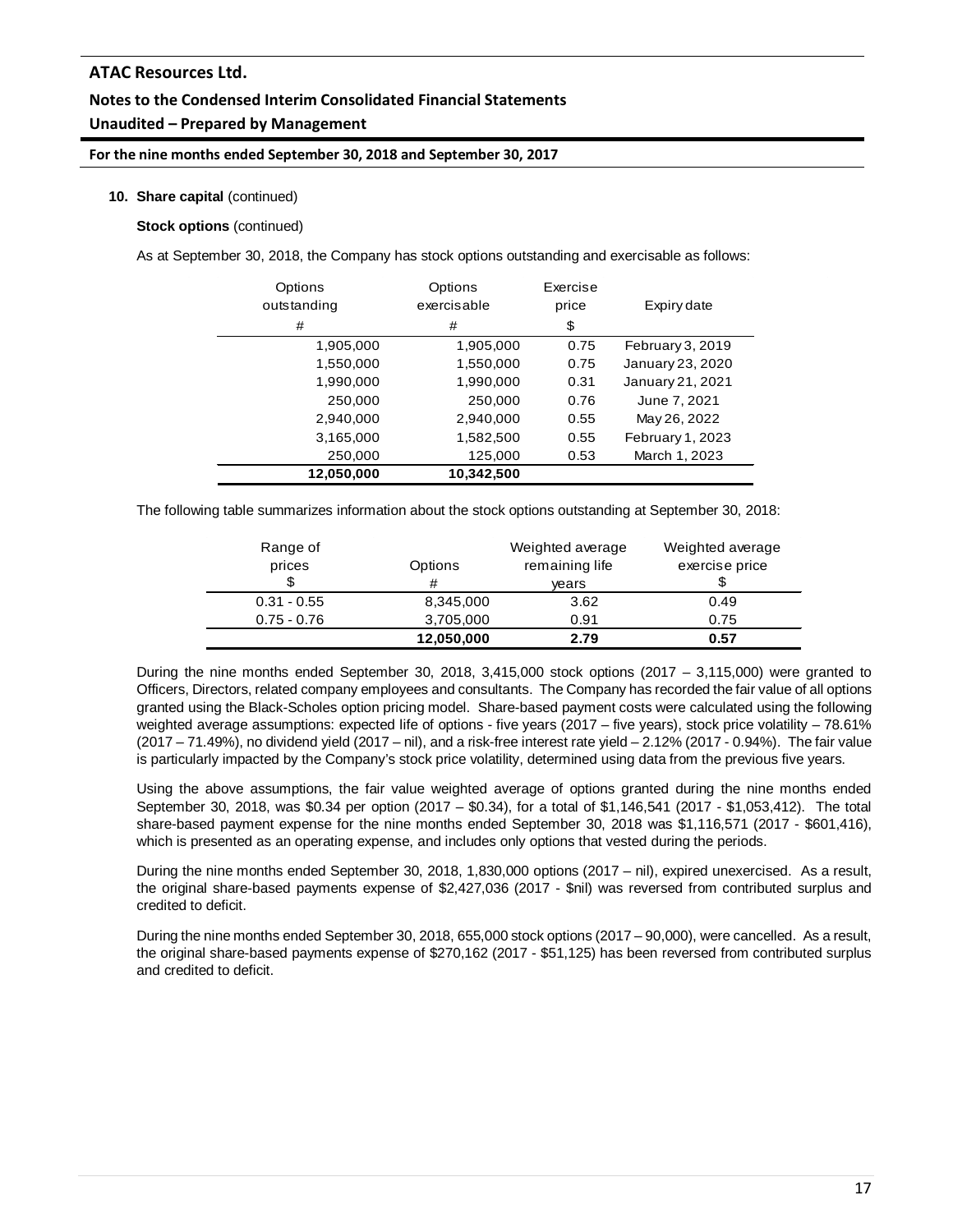**For the nine months ended September 30, 2018 and September 30, 2017**

#### **10. Share capital** (continued)

#### **Warrants**

As an incentive to complete private placements the Company may issue units which include common shares and common share purchase warrants. Using the residual value method, the Company determines whether a value should be allocated to the warrants attached to the units sold in completed private placements.

Finders' warrants may be issued as a private placement share issue cost and are valued using the Black-Scholes option pricing model. During the nine months ended September 30, 2018, the Company granted 437,441 finders' warrants in connection with a flow-through financing completed. The value of the warrants was determined to be \$61,500 using the Black-Scholes option pricing model with the following weighted average assumptions: expected life of warrants - one year, stock price volatility – 62.38%, no dividend yield, and a risk-free interest rate yield – 1.92%.

A summary of the status of the Company's warrants as at September 30, 2018 and December 31, 2017 and changes during the period and year then ended is as follows:

|                                                | Nine months ended<br>September 30, 2018 |                | Year ended<br>December 31, 2017 |                          |
|------------------------------------------------|-----------------------------------------|----------------|---------------------------------|--------------------------|
|                                                | Warrants                                | Exercise price | Warrants                        | Exercise price           |
|                                                | #                                       | \$             | #                               |                          |
| Warrants outstanding, beginning of period/year | $\blacksquare$                          | $\blacksquare$ |                                 |                          |
| Granted                                        | 437.441                                 | 0.60           |                                 | $\overline{\phantom{0}}$ |
| Warrants outstanding, end of period/year       | 437,441                                 | 0.60           |                                 | $\overline{\phantom{0}}$ |

As at September 30, 2018, the Company has 437,441 warrants outstanding, exercisable at \$0.60 for a period expiring May 25, 2019.

#### **Contributed surplus**

Contributed surplus includes the accumulated fair value of stock options recognized as share-based payments and the fair value of finders' warrants issued on private placements. Contributed surplus is increased by the fair value of these items on vesting and is reduced by corresponding amounts when the options or warrants expire or are exercised or cancelled.

#### **11. (Loss) earnings per share**

The calculation of basic and diluted (loss) earnings per share for the nine months ended September 30, 2018 was based on the loss of \$3,423,389 (2017 - \$2,522,800) and a weighted average number of common shares outstanding of 143,456,960 (2017 – 130,276,433)

As at September 30, 2018 and September 30, 2017, all stock options and warrants were excluded from the diluted weighted average number of shares calculation, as their effect would have been anti-dilutive.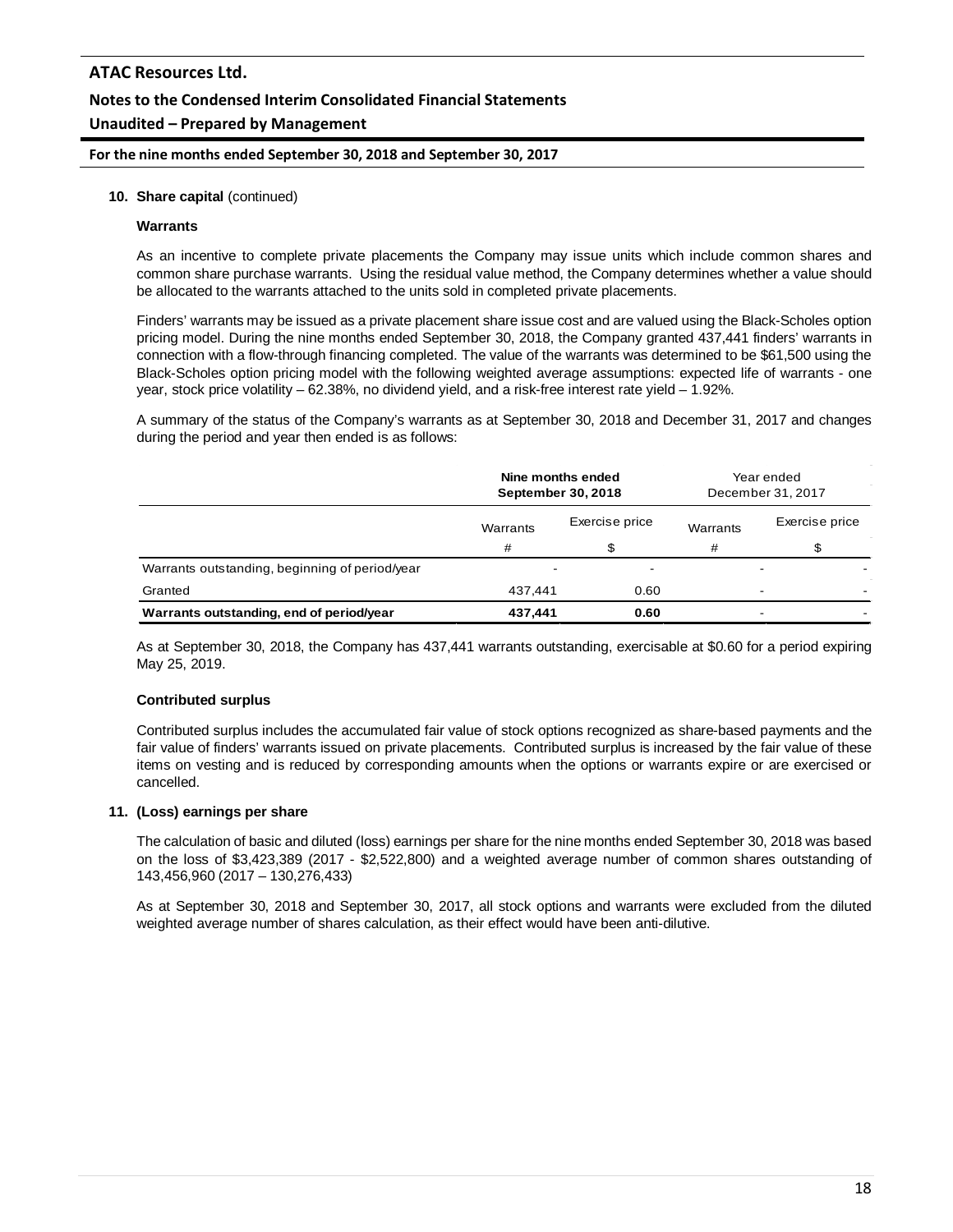#### **For the nine months ended September 30, 2018 and September 30, 2017**

#### **12. Related party payables and transactions**

A number of key management personnel and Directors hold positions in other entities that result in them having control or significant influence over the financial or operating policies of those entities. There were no loans to key management personnel or Directors, or entities over which they have control or significant influence during the nine months ended September 30, 2018 or September 30, 2017.

Graham Downs, the Company's President and CEO and Matthew Keevil, the Company's Vice-president of Corporate Affairs, receive monthly salaries and incentive stock options. All other key management personnel and Directors receive no salaries, non-cash benefits (other than incentive stock options), or other remuneration directly from the Company, other than noted below, and there are no employment contracts with them that cannot be terminated without penalty on thirty days advance notice. Key management personnel and Directors participate in the Company's stock option plan.

During the nine months ended September 30, 2018, 2,850,000 stock options (2017 – 2,200,000) were granted to key management personnel and Directors having a fair value on issue of \$1,040,691 (2017 - \$743,983). The options granted are exercisable at \$0.55 and \$0.53 until February 1, 2023 and March 1, 2023, and vest over one-year periods ending February 1, 2019 and March 1, 2019.

During the nine months ended September 30, 2018, 1,600,000 management personnel and Director stock options having a fair value on issue of \$2,152,287 expired unexercised. No management personnel or Director stock options were cancelled or surrendered during the nine months ended September 30, 2017.

The Company transacted with the following related parties:

- **(a)** Archer Cathro is a geological consulting firm that is a related party through its management contracts, which confer significant influence over operations. Charges are for property location, acquisition, exploration, management, accounting and office rent and administration. The charges by Archer Cathro include the services of Julia Lane, who is the Vice-president of Exploration, and a minority shareholder of Archer Cathro.
- **(b)** Glenn Yeadon is a Director and the Company's Secretary. He controls Glenn R. Yeadon Personal Law Corporation ("Yeadon Law Corp."), which provides the Company with legal services.
- **(c)** Larry Donaldson is the Company's CFO. He is a partner of Donaldson Grassi, Chartered Professional Accountants, a firm in which he has significant influence. Donaldson Grassi provides the Company with accounting and tax services.
- **(d)** Douglas Goss is a Director and the Company's Chairman of the Board. He controls Douglas O. Goss Professional Corporation ("D. Goss Corporation"), which provides consulting services to the Company.
- **(e)** Ian Talbot is the Company's COO. He provides the Company with management services.
- **(f)** Robert Carne is a Company Director. He controls Carvest Holdings Ltd. ("Carvest"), which provides geological consulting services to the Company.
- **(g)** Graham Downs is the Company's President and CEO. He is paid a monthly salary and benefits for his services.
- **(h)** Bruce Kenway is a Company Director. He is a partner in Kenway Mack Slusarchuk Stewart LLP ("Kenway Mack"). Effective April 1, 2017, he is compensated for his monthly advisory services as Chairman of the Audit Committee. The services are being rendered through Kenway Mack.
- **(i)** Matthew Keevil is the Company's Vice-president of Corporate Affairs. Effective March 1, 2018, he is paid a monthly salary and benefits for his services.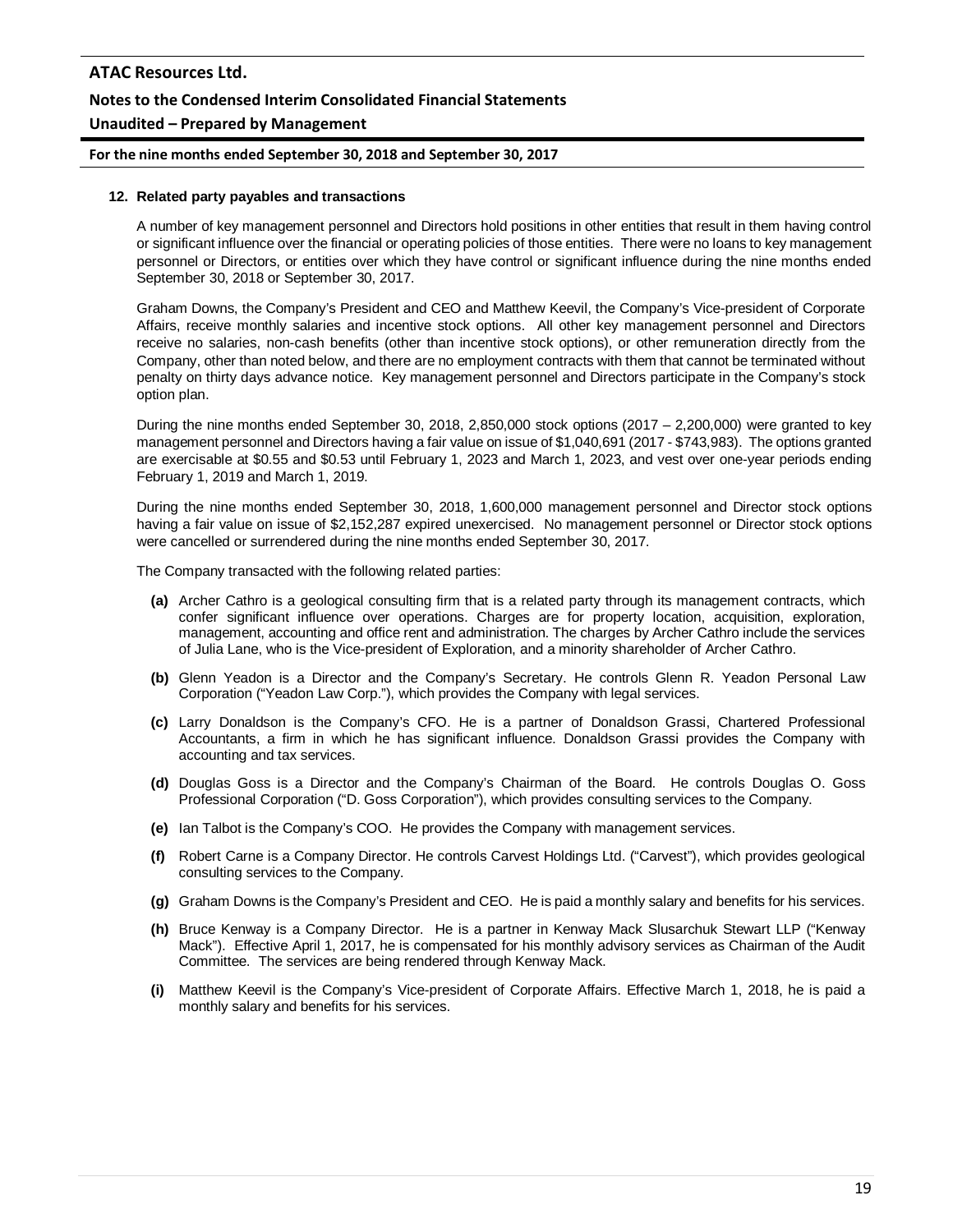## **Notes to the Condensed Interim Consolidated Financial Statements**

## **Unaudited – Prepared by Management**

#### **For the nine months ended September 30, 2018 and September 30, 2017**

#### **12. Related party payables and transactions** (continued)

The aggregate value of transactions and outstanding balances with key management personnel and Directors and entities over which they have control or significant influence were as follows:

|                             | <b>Transactions</b><br>2018<br>S | Transactions<br>9 months ended 9 months ended<br><b>September 30, September 30,</b><br>2017<br>\$ | <b>Balance</b><br>outstanding<br>September 30,<br>2018<br>S | <b>Balance</b><br>outstanding<br>December 31,<br>2017<br>\$ |
|-----------------------------|----------------------------------|---------------------------------------------------------------------------------------------------|-------------------------------------------------------------|-------------------------------------------------------------|
| Archer, Cathro              |                                  |                                                                                                   |                                                             |                                                             |
| - geological services       | 2,062,813                        | 2,409,743                                                                                         | 325,867                                                     | 48,941                                                      |
| - office and administration | 65,382                           | 141,153                                                                                           | 29,185                                                      | 14,121                                                      |
|                             | 2,128,195                        | 2,550,896                                                                                         | 355,052                                                     | 63,062                                                      |
| Carvest                     | 3,770                            | 28,230                                                                                            |                                                             |                                                             |
| Yeadon Law Corp.            | 54,881                           | 46,421                                                                                            | 9,163                                                       | 5,561                                                       |
| Donaldson Grassi            | 36,800                           | 46,820                                                                                            | 10,500                                                      | 15,000                                                      |
| D. Goss Corporation         | 31,500                           | 31,500                                                                                            |                                                             | 3,675                                                       |
| <b>Graham Downs</b>         | 172,669                          | 172,616                                                                                           |                                                             |                                                             |
| lan Talbot                  | 30,844                           | 26,906                                                                                            |                                                             | 2,297                                                       |
| Kenway Mack                 | 9,000                            | 6,000                                                                                             |                                                             | 3,150                                                       |
| Matthew Keevil              | 79,743                           |                                                                                                   |                                                             |                                                             |
|                             | 2,547,402                        | 2,909,389                                                                                         | 374,715                                                     | 92,745                                                      |

All related party balances are unsecured and are due within thirty days without interest.

The transactions with the key management personnel and Directors are included in operating expenses as follows:

- **(a)** Consulting fees
	- Includes the consulting fees paid to Director, Douglas Goss, charged to the Company by D. Goss Corporation.
	- Includes the advisory services paid to Director, Bruce Kenway, charged to the Company by Kenway Mack.
- **(b)** Management, administration and corporate development fees
	- Includes the services of Company's COO, Ian Talbot.
	- Includes charges by Archer Cathro for administrative and investor relations personnel.
- **(c)** Salaries and benefits
	- Includes the salaries and benefits of the Company's President and CEO, Graham Downs and Vice-president of Corporate Affairs, Matthew Keevil.
- **(d)** Office rent
	- Charged by Archer Cathro
- **(e)** Professional fees
	- Includes the legal services of the Company's Secretary, Glenn Yeadon, charged to the Company by Yeadon Law Corporation.
	- Includes the accounting services of Company's CFO, Larry Donaldson, charged to the Company by Donaldson Grassi.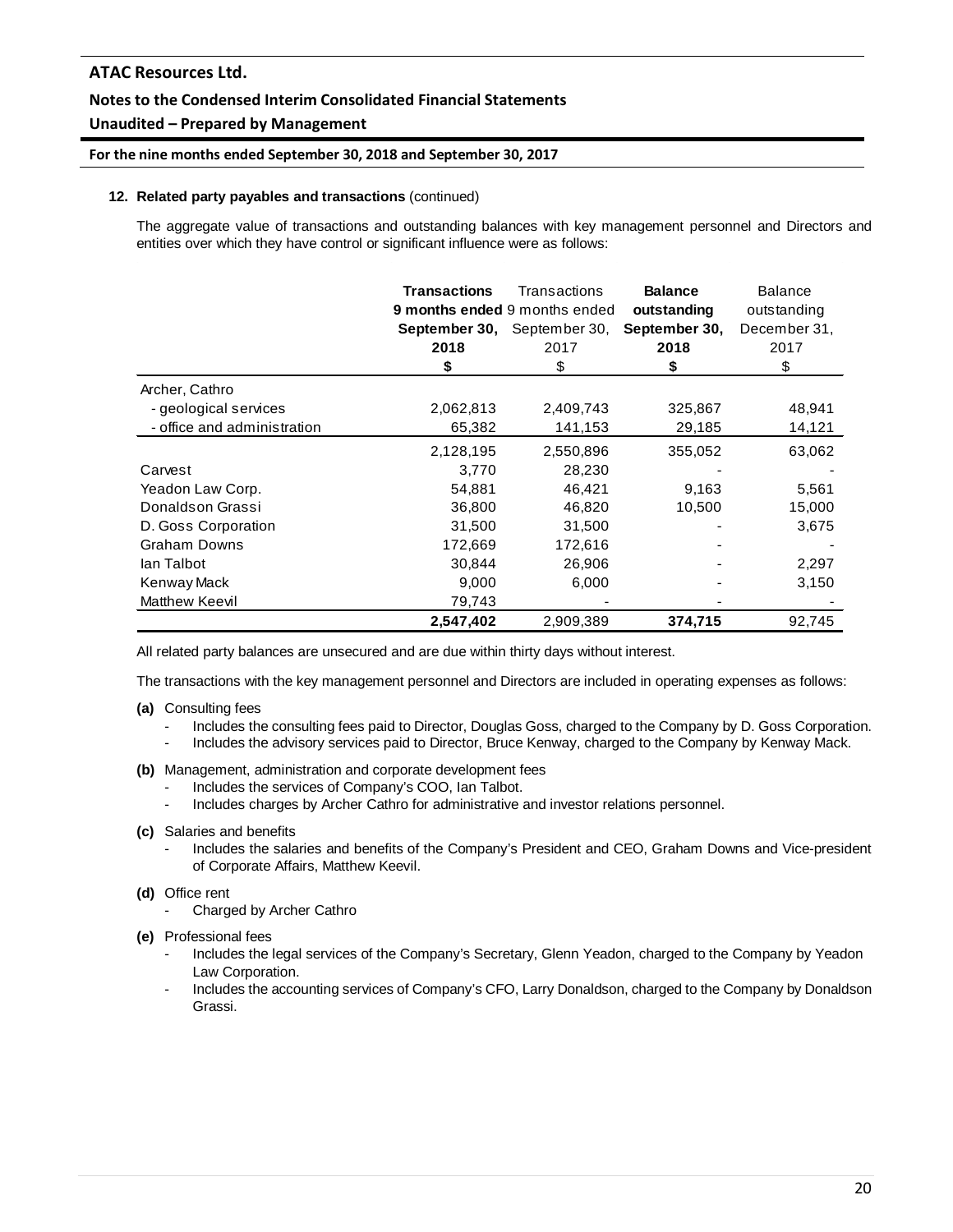## **Notes to the Condensed Interim Consolidated Financial Statements**

#### **Unaudited – Prepared by Management**

#### **For the nine months ended September 30, 2018 and September 30, 2017**

#### **13. Income Taxes**

Income tax recovery (expense) for the nine months ended September 30, 2018 and September 30, 2017 varies from the amount that would be computed from applying the combined federal and provincial income tax rate to (loss) income before income taxes as follows:

|                                                                     | September 30, | September 30, |
|---------------------------------------------------------------------|---------------|---------------|
|                                                                     | 2018          | 2017          |
|                                                                     | \$            | \$            |
| Loss before income taxes                                            | (2,228,992)   | (720,958)     |
| Statutory Canadian corporate tax rate                               | 27.0%         | 26.0%         |
| Anticipated income tax recovery                                     | 601,828       | 187,449       |
| Change in tax resulting from:                                       |               |               |
| Unrecognized items for tax purposes                                 | (375, 573)    | (98, 389)     |
| Tax benefits renounced/to be renounced on flow-through expenditures | (1,420,652)   | (1,890,902)   |
| Net deferred income tax expense                                     | (1, 194, 397) | (1,801,842)   |

The significant components of the Company's deferred income tax liability are as follows:

|                                            | September 30, December 31,<br>2018 | 2017         |
|--------------------------------------------|------------------------------------|--------------|
|                                            | \$                                 | \$           |
| Unrealized losses on marketable securities | 228,540                            | 154,442      |
| Mineral property interests                 | (20.658, 792)                      | (19,085,190) |
| Unclaimed investment tax credits           | 860,606                            | 860,606      |
| Non-capital loss carry forwards            | 3,088,689                          | 2,889,446    |
| Capital loss carry forwards                | 44.369                             | 44.369       |
| Share issue costs                          | 111,162                            | 74,068       |
| Net deferred income tax liability          | (16.325.426)                       | (15,062,259) |

In September 2017, the British Columbia (BC) Government proposed changes to the general corporate income tax rate to increase the rate from 11% to 12% effective January 1, 2018 and onwards. This change in tax rate was substantively enacted on October 26, 2017. The relevant deferred tax balances have been remeasured to reflect the increase in the Company's combined Federal and Provincial (BC) general corporate income tax rate from 26% to 27%.

As at September 30, 2018, the Company has non-capital loss carry forwards of approximately \$11,440,000 of which \$7,000 will expire in 2028, \$471,000 in 2029, \$1,175,000 in 2030, \$1,666,000 in 2031 and \$8,121,000 thereafter.

As at September 30, 2018, the Company has unused capital losses of \$328,659 (December 31, 2017 - \$328,659), which have no expiry date and can only be used to reduce future income from capital gains.

As at September 30, 2018, the Company has unclaimed resource and other deductions in the amount of \$34,866,184 (December 31, 2017 - \$34,165,254), which may be deducted against future taxable income.

As at September 30, 2018, the Company has share issue costs totaling \$411,710 (December 31, 2017 - \$274,324), which have not been claimed for income tax purposes.

As at September 30, 2018, the Company has unused investment tax credits totaling \$1,178,912, (December 31, 2017 - \$1,178,912), which have not been claimed for income tax purposes. The credits expire \$957,999 in 2032 and \$220,913 in 2033.

Income tax attributes are subject to review, and potential adjustments, by tax authorities.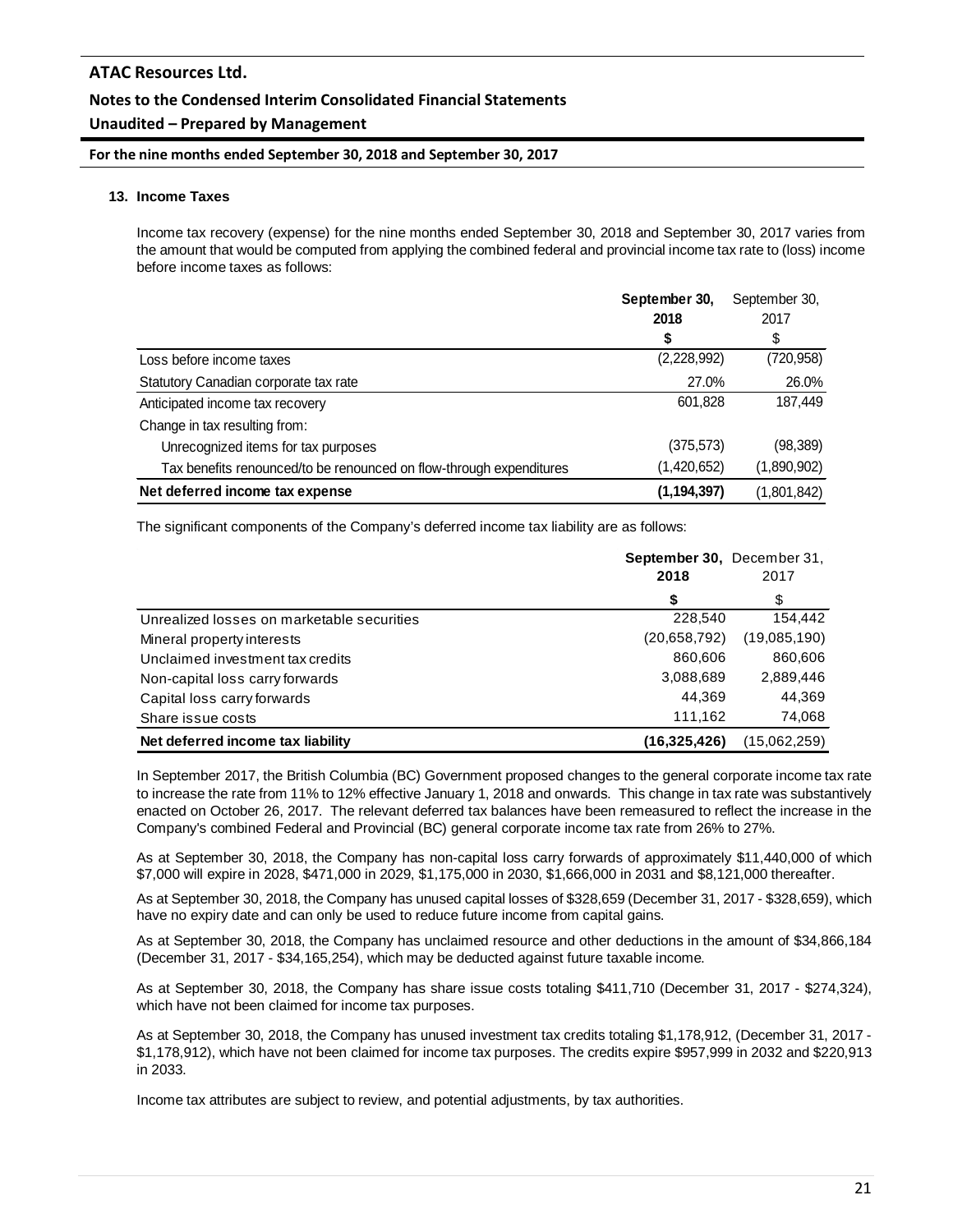## **Notes to the Condensed Interim Consolidated Financial Statements**

## **Unaudited – Prepared by Management**

#### **For the nine months ended September 30, 2018 and September 30, 2017**

#### **14. Supplemental cash flow information**

Changes in non-cash operating working capital during the nine months ended September 30, 2018 and September 30, 2017 were comprised of the following:

|                                          | <b>September 30.</b> September 30. |             |
|------------------------------------------|------------------------------------|-------------|
|                                          | 2018                               | 2017        |
|                                          | S                                  | \$          |
| Receivables and prepayments              | (121, 385)                         | (239,316)   |
| JVEI property receivables                | (2,305,943)                        | (2,034,886) |
| Accounts payable and accrued liabilities | (57, 905)                          | 1.070       |
| Accounts payable to related parties      | 5.045                              | 64,020      |
| Accounts payable related to JVEI         | 424.231                            |             |
| Net change                               | (2,055,957)                        | (2,209,112) |

The Company incurred non-cash financing and investing activities during the nine months ended September 30, 2018 and September 30, 2017 as follows:

|                                                                         | September 30, | September 30, |  |
|-------------------------------------------------------------------------|---------------|---------------|--|
|                                                                         | 2018          | 2017          |  |
|                                                                         | \$            | \$            |  |
| Non-cash financing activities                                           |               |               |  |
| Contributed surplus on finders' warrants issued                         | 61,500        |               |  |
| Share issue costs on finders' warrants issued                           | (61,500)      |               |  |
| Share capital reduced by flow-through share premium                     | 151,134       |               |  |
| Shares issued for mineral property interest                             | 30,000        |               |  |
| Restricted cash payable                                                 | (1,305,419)   |               |  |
|                                                                         | (1,124,285)   |               |  |
|                                                                         |               |               |  |
| Non-cash investing activities                                           |               |               |  |
| Mineral property interest acquired by issue of share capital            | (30,000)      |               |  |
| Deferred exploration expenditures included in Yukon mineral exploration |               |               |  |
| grant receivable                                                        |               | (31, 401)     |  |
| Deferred exploration expenditures included in other receivable          | (5,250)       |               |  |
| Deferred exploration expenditures included in accounts payable          |               |               |  |
| and related party payables                                              | 855,134       | 2,219,120     |  |
|                                                                         | 819,884       | 2,187,719     |  |

During the nine months ended September 30, 2018 and September 30, 2017, no amounts were paid for interest or income tax expenses.

#### **15. Financial risk management**

#### **Capital management**

The Company is a junior exploration company and considers items included in shareholders' equity as capital. The Company has no debt and does not expect to enter into debt financing. The Company manages its capital structure and makes adjustments to it in light of changes in economic conditions and the risk characteristics of underlying assets. In order to maintain or adjust its capital structure, the Company may issue new shares, purchase shares for cancellation pursuant to normal course issuer bids or make special distributions to shareholders. The Company is not subject to any externally imposed capital requirements and does not presently utilize any quantitative measures to monitor its capital. The Company's capital structure as at September 30, 2018 is comprised of shareholders' equity of \$106,973,981 (December 31, 2017 - \$105,075,104).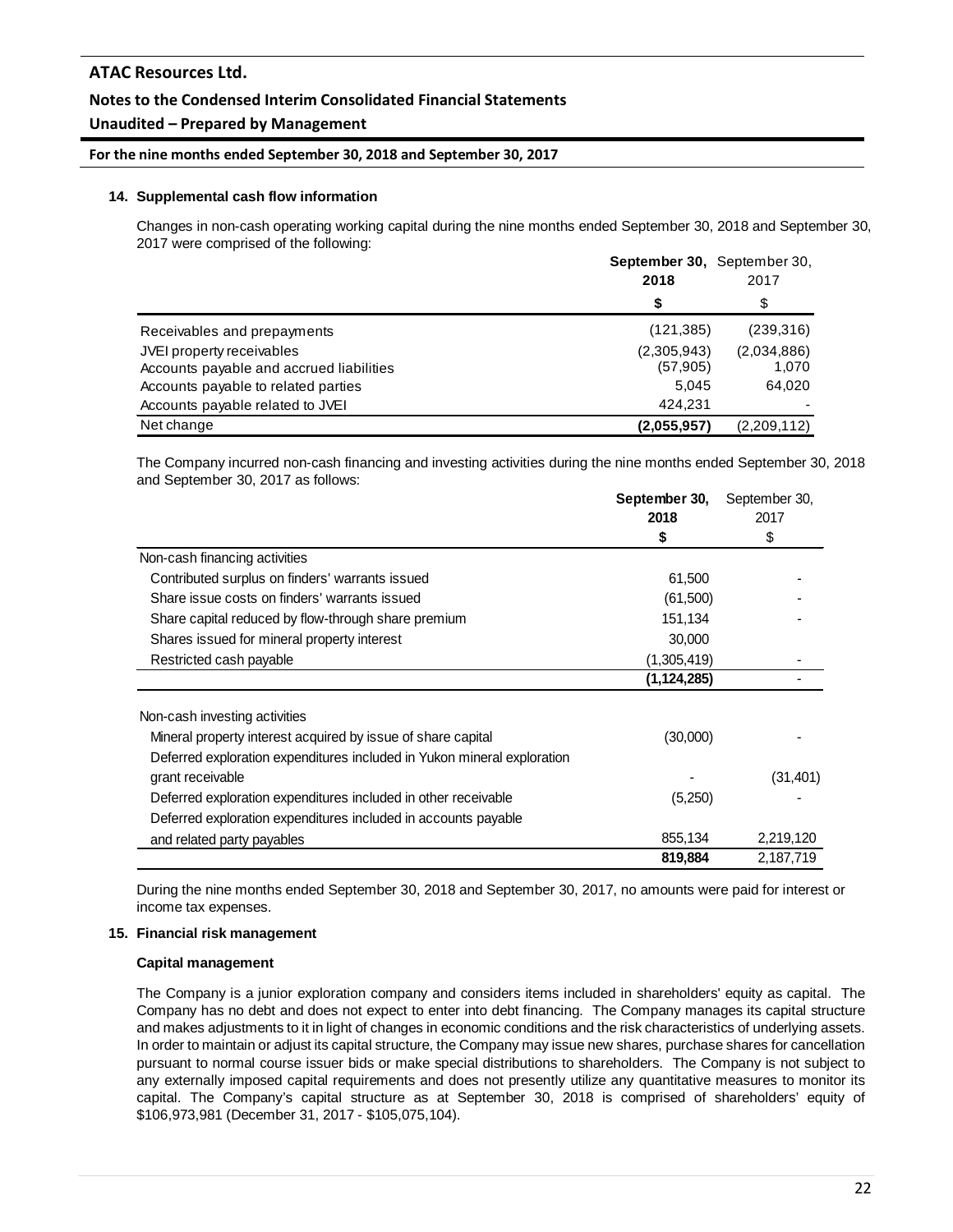#### **For the nine months ended September 30, 2018 and September 30, 2017**

#### **15. Financial risk management** (continued)

The Company currently has no source of revenues. In order to fund future projects and pay for administrative costs, the Company will spend its existing working capital and raise additional funds as needed. The Company's ability to continue as a going concern on a long-term basis and realize its assets and discharge its liabilities in the normal course of business rather than through a process of forced liquidation is primarily dependent upon its ability to sell or option its mineral properties and its ability to borrow or raise additional funds from equity markets.

#### **Financial instruments - fair value**

The Company's financial instruments consist of cash and cash equivalents, receivables, marketable securities, reclamation deposit, accounts payable and accrued liabilities, and accounts payable to related parties.

The carrying value of accounts payable and accrued liabilities and accounts payable to related parties approximated their fair value because of the short-term nature of these instruments.

Financial instruments measured at fair value on the statement of financial position are summarized into the following fair value hierarchy levels:

- Level 1: quoted prices (unadjusted) in active markets for identical assets or liabilities.
- Level 2: inputs other than quoted prices included within Level 1 that are observable for the asset or liability, either directly (i.e. as prices) or indirectly (i.e. derived from prices).
- Level 3: inputs for the asset or liability that are not based on observable market data (unobservable inputs).

|                           | Level 1    | Level <sub>2</sub> | Level 3                  | <b>Total</b> |
|---------------------------|------------|--------------------|--------------------------|--------------|
|                           | \$         | \$                 | \$                       |              |
| September 30, 2018        |            |                    |                          |              |
| Cash and cash equivalents | 9,431,120  |                    |                          | 9,431,120    |
| Restricted cash           | 79,587     |                    |                          | 79,587       |
| Marketable securities     | 380,716    | 93,219             |                          | 473,935      |
|                           | 9,891,423  | 93,219             |                          | 9,984,642    |
| December 31, 2017         |            |                    |                          |              |
| Cash and cash equivalents | 13,990,718 |                    | $\overline{\phantom{a}}$ | 13,990,718   |
| Restricted cash           | 1,385,006  |                    |                          | 1,385,006    |
| Marketable securities     | 788,002    | 234,816            |                          | 1,022,818    |
|                           | 16.163.726 | 234.816            |                          | 16.398.542   |

#### **Financial instruments- risk**

The Company's financial instruments can be exposed to certain financial risks, including credit risk, interest rate risk, liquidity risk and market and currency risk.

#### **(a) Credit risk**

The Company is exposed to credit risk by holding cash and cash equivalents. This risk is minimized by holding the funds in Canadian banks and credit unions or with Canadian governments. The Company has minimal accounts receivable exposure as its refundable credits are due from the Canadian federal government, and its JVEI property receivables are secured by restricted cash held or to be received by the Company.

#### **(b) Interest rate risk**

The Company is exposed to interest rate risk because of fluctuating interest rates. Fluctuations in market rates do not have a significant impact on the Company's operations due to the short term to maturity and no penalty cashable feature of its cash equivalents. For the nine months ended September 30, 2018, every 1% fluctuation in interest rates up or down would have impacted loss for the period, up or down, by approximately \$104,000 (2017 - \$114,000) before income taxes.